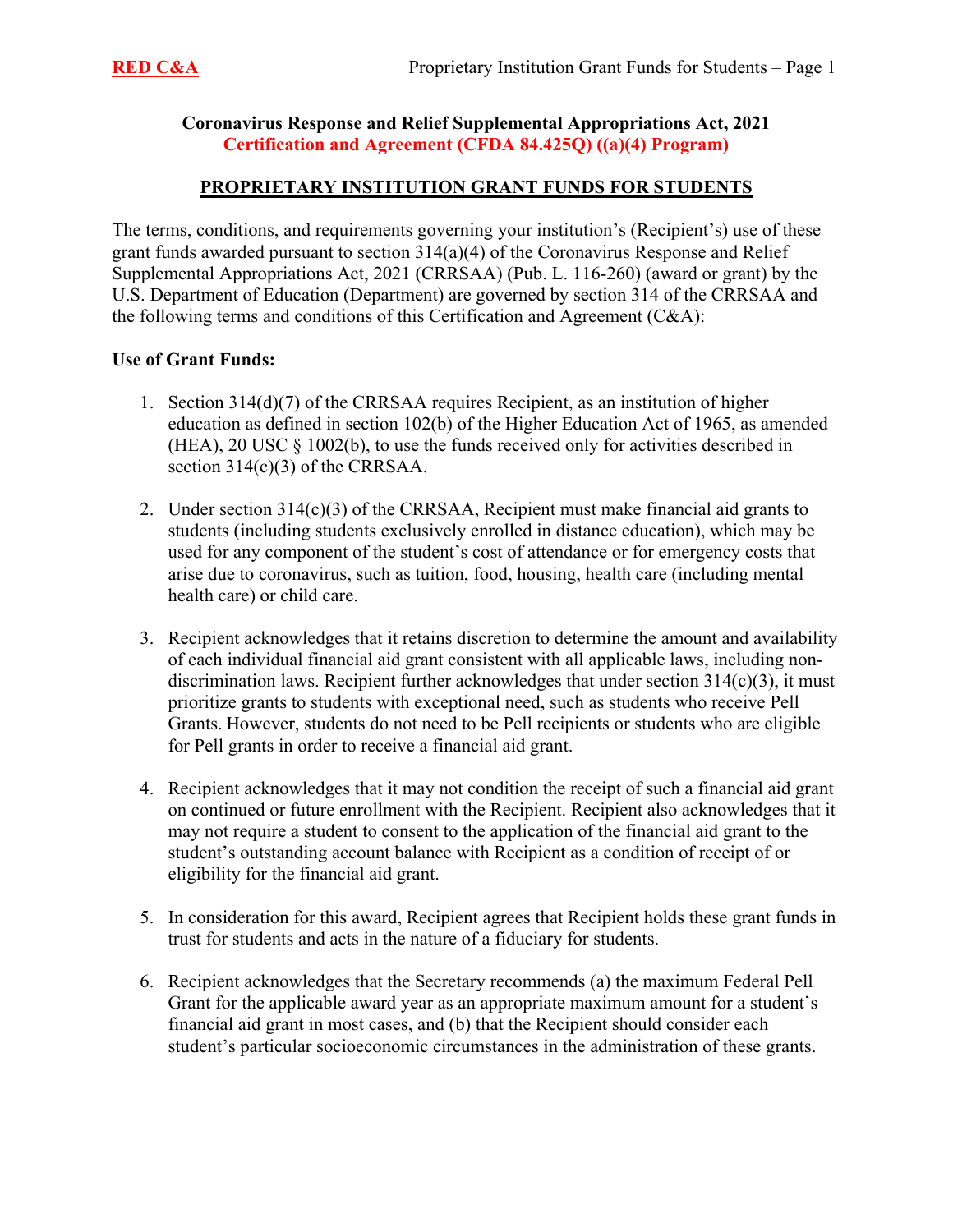- 7. The Secretary strongly encourages Recipient's financial aid administrator to exercise the use of professional judgment available under HEA section 479A, 20 USC § 1087tt, to make adjustments on a case-by-case basis to exclude individual financial aid grants from the calculation of a student's expected family contribution. The Secretary does not consider these individual financial aid grants to constitute Federal financial aid under Title IV of the HEA.
- 8. Recipient must notify the Department within 30 days of making a determination that it is required to remit payment to the Internal Revenue Service for the excise tax paid on investment income of private colleges and universities under section 4968 of the Internal Revenue Code of 1986 for tax year 2019 via the Required Notification of Endowment Excise Tax Paid form, pursuant to section 314(d)(6) of the CRRSAA. Recipient acknowledges that if it was required to remit payment to the Internal Revenue Service for this excise tax paid, and if it is not an institution that has been designated as an eligible work college under HEA section 448, 20 USC § 1087-58:
	- a. Recipient must not draw down more than 50% of its total allocation received under CRRSAA section 314, unless a waiver of this condition has requested by Recipient and until approved by the Secretary under CRRSAA section  $314(d)(6)(B)$ .
	- b. Under sections  $314(d)(6)$  and  $314(d)(7)$  of the CRRSAA, Recipient must use its remaining available funds only for financial aid grants to students consistent with CRRSAA section 314(c)(3).

#### **Grant Administration:**

9. Recipient acknowledges that consistent with 2 CFR § 200.305, it must minimize the time between drawing down funds from G5 and paying incurred obligations (liquidation). Recipient further acknowledges that if it draws down funds and does not pay the incurred obligations (liquidates) within 15 calendar days it may be subject to heightened scrutiny by the Department, Recipient's auditors, and/or the Department's Office of the Inspector General (OIG). Recipient further acknowledges that returning funds pursuant to mistakes in drawing down excessive grant funds in advance of need may also be subject to heightened scrutiny by the Department, Recipient's auditors, and/or the Department's OIG. Finally, Recipient acknowledges that it must maintain drawn down grant funds in an interest-bearing account, and any interest earned on all Federal grant funds above \$500 (all Federal grants together) during an institution's fiscal year must be returned (remitted) to the Federal government via a process described here:

<https://www2.ed.gov/documents/funding-101/g5-returning-interest.pdf>.

10. Recipient may not charge any indirect or administrative costs to funds made available under this award because the allocation in this grant award represents an amount of funds that must be distributed to students.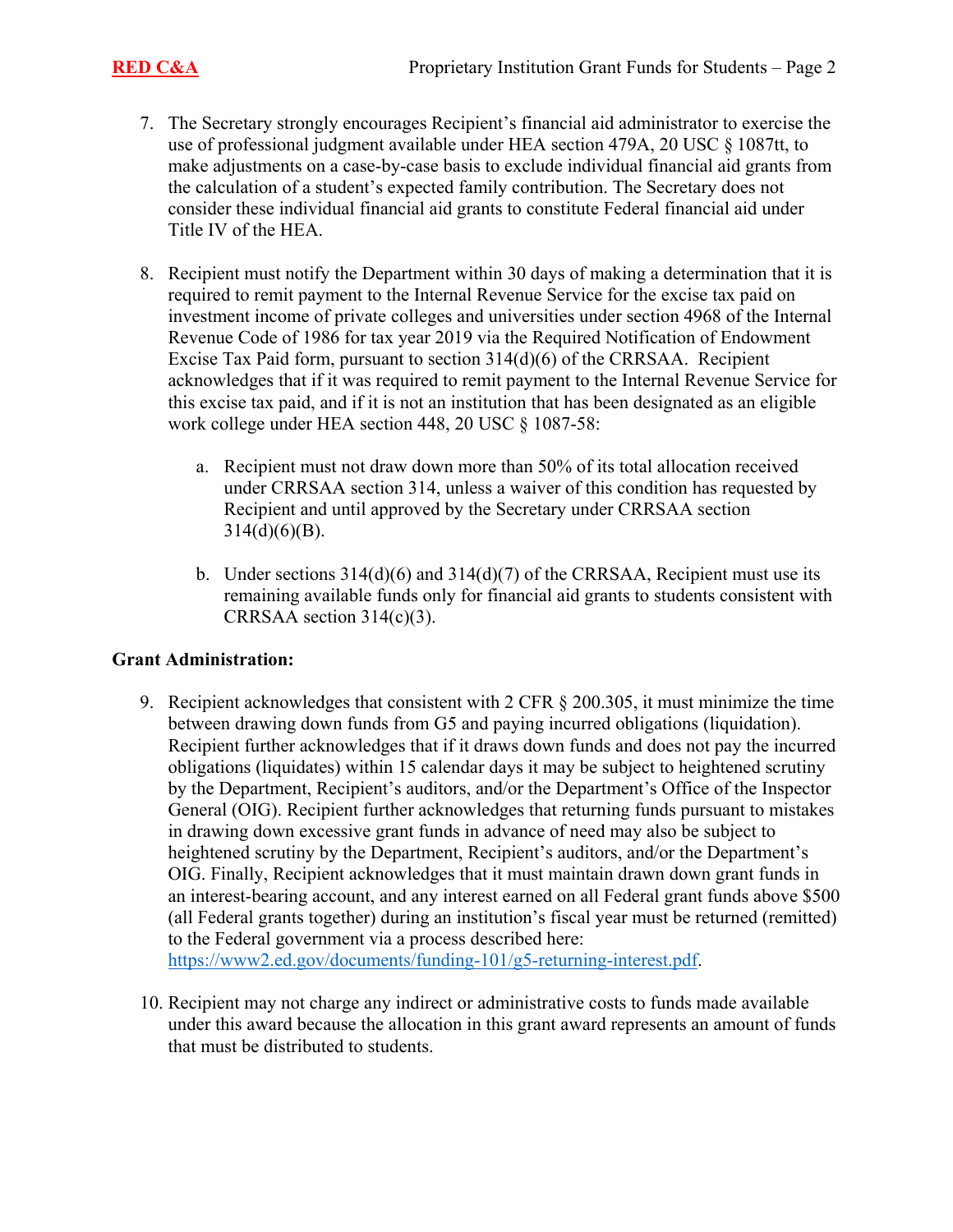- 11. Recipient acknowledges that any obligation under this grant (pre-award costs pursuant to 2 CFR § 200.458) must have been incurred on or after December 27, 2020, the date of the enactment of the CRRSAA.
- 12. Recipient must promptly and to the greatest extent practicable distribute all grant funds from this award in the form of financial aid grants to students within the one-year period of performance (2 CFR § 200.77) specified in Box 6 of this Grant Award Notification (GAN).
- 13. Recipient must, to the greatest extent practicable, continue to pay its employees and contractors during the period of any disruptions or closures related to coronavirus pursuant to section 315 of the CRRSAA.

#### **Reporting and Accountability:**

- 14. Recipient must promptly and timely report to the Department on the use of funds no later than 6 months after the date of this award in a manner to be specified by the Secretary pursuant to section 314(e) of the CRRSAA. Recipient must also promptly and timely provide a detailed accounting of the use of funds provided by this award in such manner and with such subsequent frequency as the Secretary may require. Recipient will comply with any other applicable reporting requirements including those in Section  $15011(b)(2)$ of Division B of the CARES Act. Recipient acknowledges the Department may require additional or more frequent reporting to be specified by the Secretary.
- 15. Recipient must have a compliance audit conducted of its administration of the HEERF grant for any institutional fiscal year during which Recipient expended \$500,000 or more in total HEERF grant funds, whether under section  $18004(a)(1)$  of the CARES Act or section 314(a)(4) of the CRRSAA, or was on Federal Student Aid's Heightened Cash Monitoring (HCM) 1 or 2 list during any point of the institution's fiscal year in which it expended any HEERF grant funds ([https://studentaid.gov/data-center/school/hcm\)](https://studentaid.gov/data-center/school/hcm). The HEERF compliance audit must be conducted in accordance with Government Auditing Standards, issued by the Comptroller General of the United States, and the applicable audit guide developed by the Department's Office of Inspector General. To the extent practicable, the annual Title IV audit may be used to cover certain areas of the HEERF audit if separately auditing those areas would be duplicative. The Department will communicate with grantees on timing and audit submission procedures.
- 16. Recipient acknowledges it is under a continuing affirmative duty to inform the Department if Recipient is to close or terminate operations as an institution or merge with another institution. In such cases, Recipient must promptly notify in writing the assigned education program officer contact in Box 3 of the GAN. Additionally, Recipient must promptly notify the assigned education program officer if the Recipient's Authorized Representative changes.
- 17. Recipient must cooperate with any examination of records with respect to the advanced funds by making records and authorized individuals available when requested, whether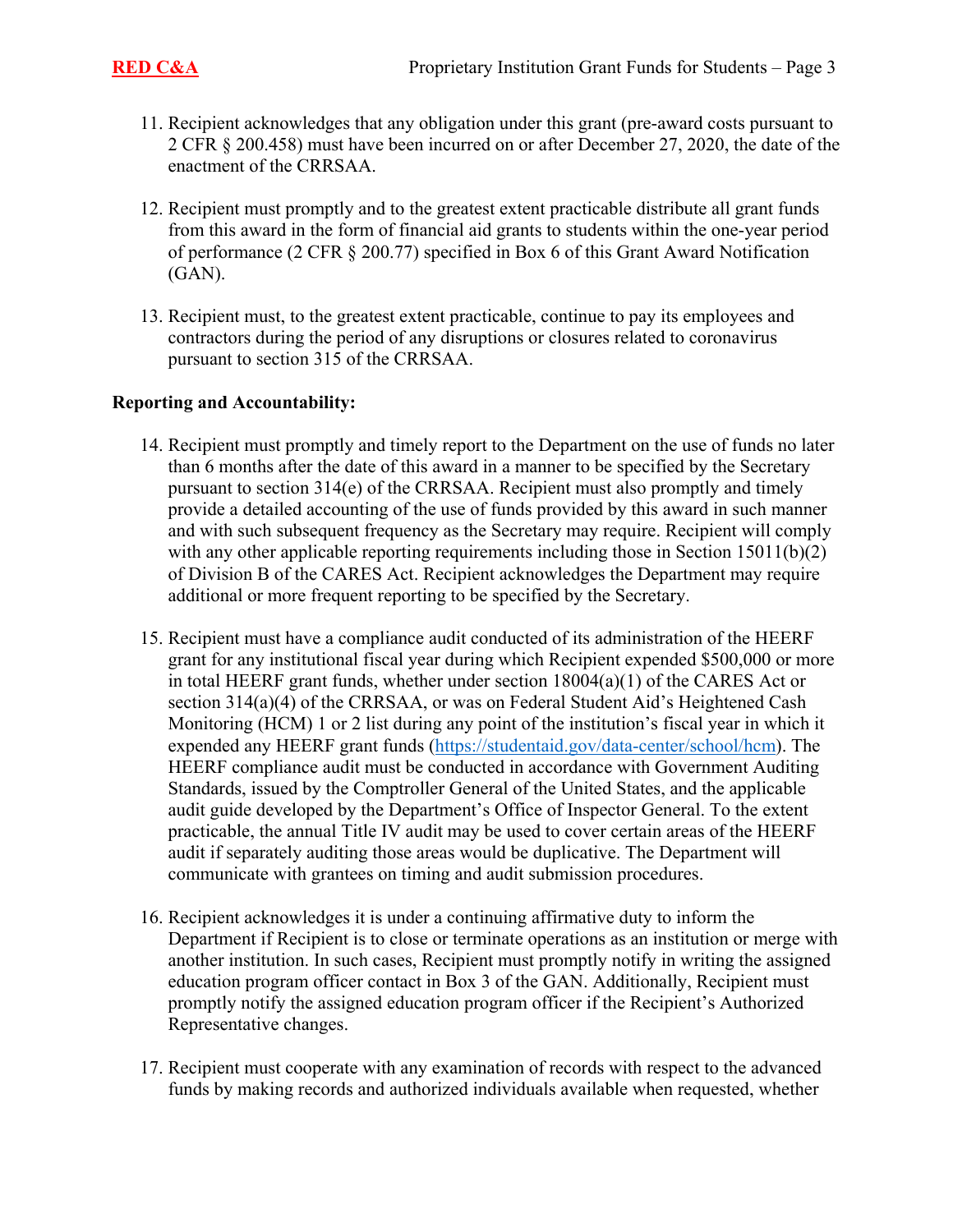by (i) the Department and/or its OIG; or (ii) any other Federal agency, commission, or department in the lawful exercise of its jurisdiction and authority. Recipient must retain all financial records, supporting documents, statistical records, and all other non-Federal entity records pertinent to a Federal award for a period of three years from the date of submission of the final expenditure report pursuant to 2 CFR § 200.334.

18. Recipient acknowledges that failure to comply with this Certification and Agreement, its terms and conditions, and/or all relevant provisions and requirements of the CRRSAA or any other applicable law may result in Recipient's liability under the False Claims Act, 31 USC § 3729, et seq.; OMB Guidelines to Agencies on Governmentwide Debarment and Suspension (Nonprocurement) in 2 CFR part 180, as adopted and amended as regulations of the Department in 2 CFR part 3485; 18 USC § 1001, as appropriate; and all of the laws and regulations referenced in the "Applicable Law" section of this Certification and Agreement, below.

#### **Applicable Law:**

- 19. Recipient must comply with all applicable assurances in OMB Standard Forms (SF) SF-424B and SF-424D (Assurances for Non-Construction and Assurances for Construction Programs), including the assurances relating to the legal authority to apply for assistance; access to records; conflict of interest; nondiscrimination; Hatch Act provisions; labor standards; and the general agreement to comply with all applicable Federal laws, executive orders, and regulations.
- 20. Recipient certifies that with respect to the certification regarding lobbying in Department Form 80-0013, no Federal appropriated funds have been paid or will be paid to any person for influencing or attempting to influence an officer or employee of any agency, a Member of Congress, an officer or employee of Congress, or an employee of a Member of Congress in connection with the making or supplementing of Federal grants under this program; Recipient must complete and submit Standard Form-LLL, "Disclosure Form to Report Lobbying," when required (34 CFR part 82, Appendix B).
- 21. Recipient must comply with the provisions of all applicable acts, regulations and assurances; the following provisions of *Education Department General Administrative Regulations* (EDGAR) 34 CFR parts 75, 77, 81, 82, 84, 86, 97, 98, and 99; the *OMB Guidelines to Agencies on Governmentwide Debarment and Suspension (Nonprocurement)* in 2 CFR part 180, as adopted and amended as regulations of the Department in 2 CFR part 3485; and Subparts A through E of the *Uniform Administrative Requirements, Cost Principles, and Audit Requirements for Federal Awards* in 2 CFR part 200, as adopted and amended as regulations of the Department in 2 CFR part 3474.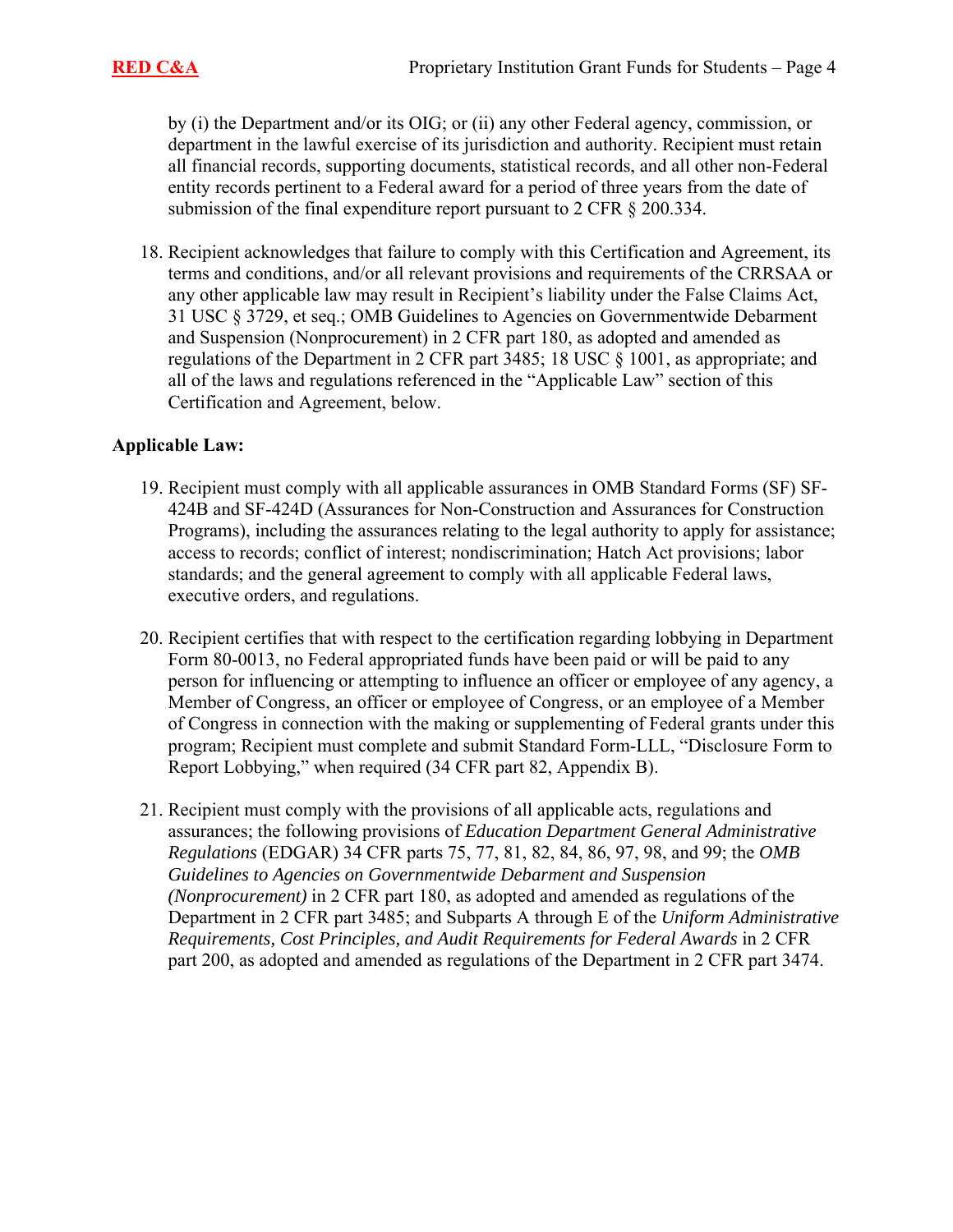|                        | Institution Name: ASIAN-AMERICAN INTERNATIONAL BEAUTY COLLEGE |
|------------------------|---------------------------------------------------------------|
|                        | Authorized Representative (typed name): THIEN PHAM            |
|                        | Authorized Representative Title: DIRECTOR                     |
| DUNS Number: 029723749 |                                                               |
| OPE ID: 02595600       |                                                               |
|                        |                                                               |
| Date: 03/31/2021       |                                                               |

#### **Paperwork Burden Statement**

According to the Paperwork Reduction Act of 1995, no persons are required to respond to a collection of information unless such collection displays a valid OMB control number. The valid OMB control number for this information collection is 1840-0852. Public reporting burden for this collection of information is estimated to average 5 hours per response, including time for reviewing instructions, searching existing data sources, gathering, and maintaining the data needed, and completing and reviewing the collection of information. The obligation to respond to this collection is required to obtain or retain benefit (Section 314(a)(4) of the Coronavirus Response and Relief Supplemental Appropriations Act, 2021 (Pub. L. 116-260)). If you have any comments concerning the accuracy of the time estimate, suggestions for improving this individual collection, or if you have comments or concerns regarding the status of your individual form, application or survey, please contact Karen Epps, 400 Maryland Avenue, SW. Washington, D.C. 20202 directly.

> OMB Number: 1840-0852 Expiration Date: 7/31/2021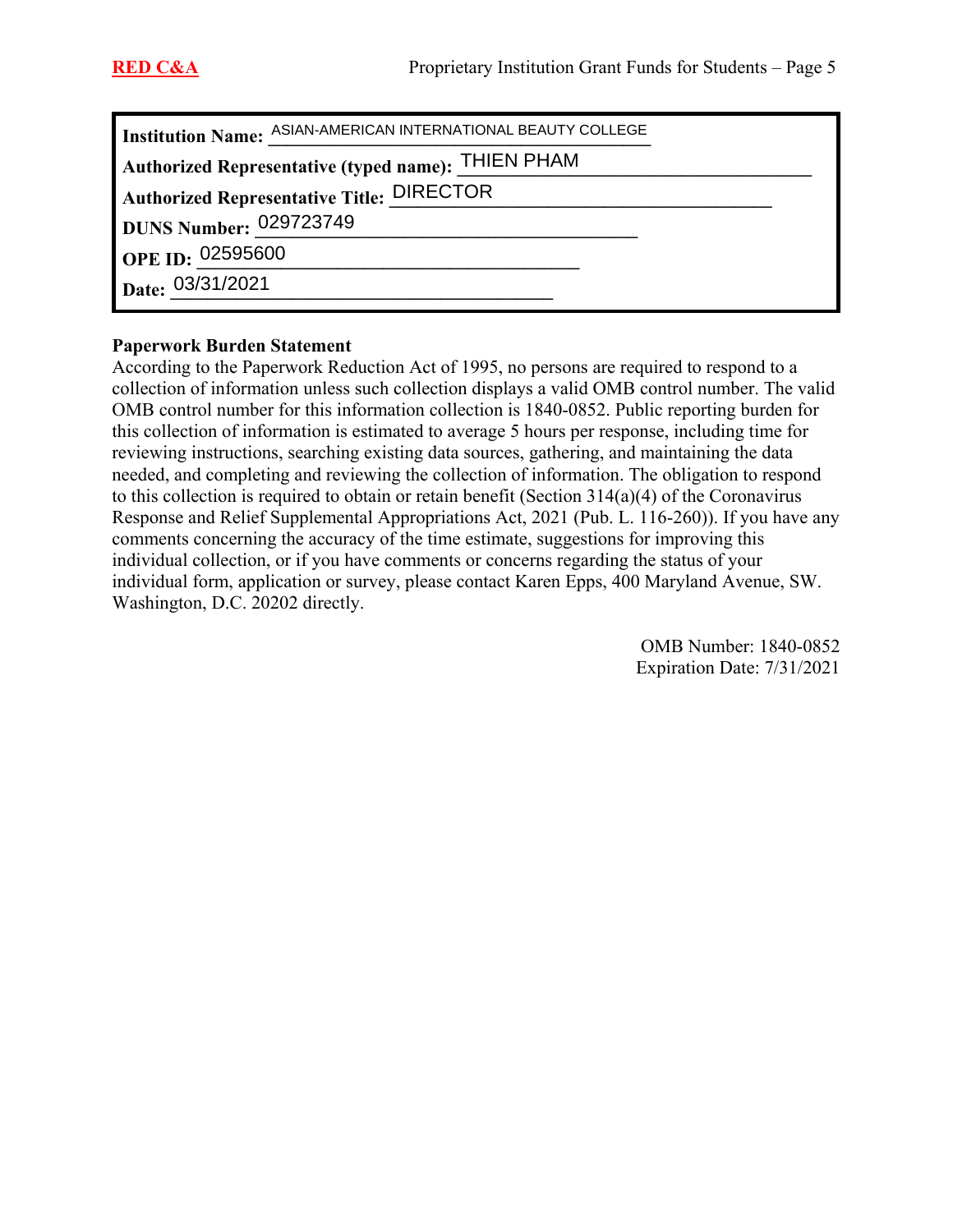## **ASIAN-AMERICAN INTERNATIONAL BEAUTY COLLEGE 7871 WESTMINSTER BLVD., WESTMINSTER, CA 92683 TEL: (714) 891-0508 / FAX: (714) 891-4604**

October 01, 2021

Dear Asian-American International Beauty College (AAIBC) Students: It is with great pleasure that Asian-American International Beauty College would like to inform you of grant funds available through CRRSAA: Higher Education Emergency Relief Fund (HEERF II).

The U.S. Department of Education has made available this emergency relief fund to provide aid to our students whose lives have been disrupted by the COVID-19 virus.

Grant funds will be distributed to the total number of active students. This award will not affect your financial aid package and does not need to be returned. We know these are trying times and this pandemic has impacted us all in many ways and hope that these funds will ease your financial burden slightly.

We look forward to continuing serving you as you pursue your educational training at Asian-American International Beauty College!

Sincerely,

*Thien Pham*

*Asian-American International Beauty College*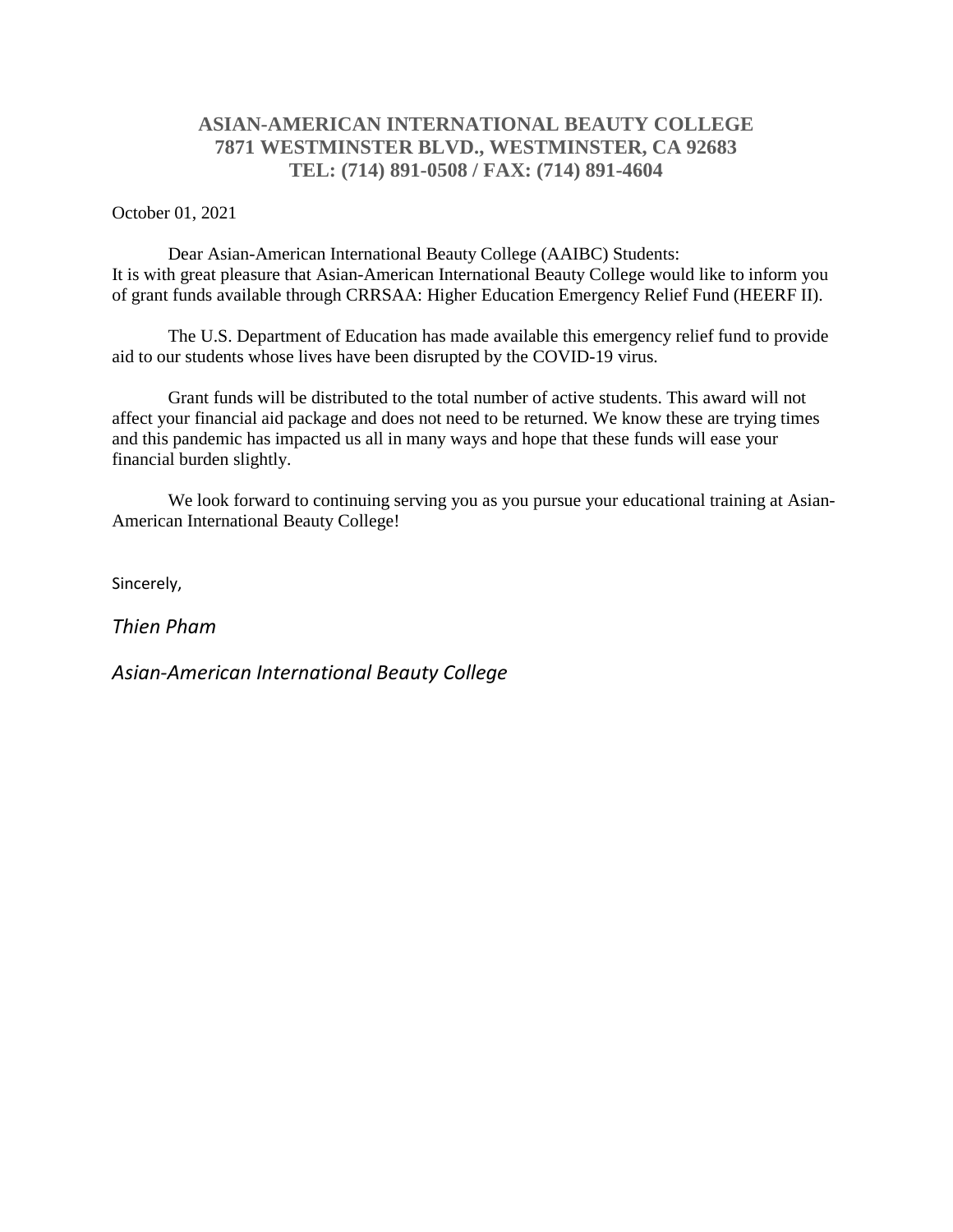# This report is covered from 06/01/2021 to 09/30/2021

| Key   | <b>Amount</b> | <b>Date</b> | Aid    | Key   | <b>Amount</b> | <b>Date</b> | Aid           |
|-------|---------------|-------------|--------|-------|---------------|-------------|---------------|
| 4637  | 600.00        | 06/15/2021  | HRF II | 10821 | 900.00        | 07/02/2021  | HRF II        |
| 5455  | 900.00        | 07/02/2021  | HRF II | 10826 | 600.00        | 06/15/2021  | <b>HRF II</b> |
| 7242  | 600.00        | 07/02/2021  | HRF II | 10842 | 600.00        | 07/02/2021  | <b>HRF II</b> |
| 7330  | 400.00        | 07/26/2021  | HRF II | 10891 | 900.00        | 07/24/2021  | HRF II        |
| 7651  | 900.00        | 07/02/2021  | HRF II | 10954 | 400.00        | 07/24/2021  | <b>HRF II</b> |
| 7675  | 900.00        | 07/02/2021  | HRF II | 10963 | 600.00        | 06/15/2021  | HRF II        |
| 8317  | 600.00        | 07/02/2021  | HRF II | 11003 | 900.00        | 07/24/2021  | <b>HRF II</b> |
| 8383  | 600.00        | 06/15/2021  | HRF II | 11017 | 600.00        | 07/02/2021  | HRF II        |
| 8541  | 900.00        | 07/02/2021  | HRF II | 11044 | 900.00        | 07/02/2021  | HRF II        |
| 8570  | 900.00        | 07/26/2021  | HRF II | 11048 | 900.00        | 07/02/2021  | HRF II        |
| 8663  | 900.00        | 07/02/2021  | HRF II | 11088 | 400.00        | 07/24/2021  | HRF II        |
| 8736  | 600.00        | 07/02/2021  | HRF II | 11092 | 900.00        | 07/02/2021  | <b>HRF II</b> |
| 8774  | 900.00        | 07/02/2021  | HRF II | 11181 | 400.00        | 07/24/2021  | HRF II        |
| 9033  | 600.00        | 06/15/2021  | HRF II | 11182 | 600.00        | 06/15/2021  | <b>HRF II</b> |
| 9165  | 600.00        | 06/15/2021  | HRF II | 11214 | 900.00        | 07/02/2021  | HRF II        |
| 9257  | 600.00        | 07/02/2021  | HRF II | 11233 | 600.00        | 06/15/2021  | <b>HRF II</b> |
| 9263  | 400.00        | 07/26/2021  | HRF II | 11243 | 600.00        | 07/02/2021  | HRF II        |
| 9268  | 600.00        | 07/02/2021  | HRF II | 11245 | 600.00        | 07/02/2021  | HRF II        |
| 9413  | 900.00        | 07/02/2021  | HRF II | 11296 | 600.00        | 06/15/2021  | <b>HRF II</b> |
| 9455  | 600.00        | 08/16/2021  | HRF II | 11321 | 600.00        | 06/15/2021  | HRF II        |
| 9604  | 600.00        | 06/15/2021  | HRF II | 11325 | 400.00        | 07/24/2021  | <b>HRF II</b> |
| 9631  | 600.00        | 06/15/2021  | HRF II | 11338 | 400.00        | 07/26/2021  | HRF II        |
| 9666  | 600.00        | 06/15/2021  | HRF II | 11356 | 600.00        | 06/15/2021  | <b>HRF II</b> |
| 9766  | 600.00        | 06/15/2021  | HRF II | 11362 | 400.00        | 07/24/2021  | HRF II        |
| 9773  | 600.00        | 07/26/2021  | HRF II | 11372 | 600.00        | 08/09/2021  | <b>HRF II</b> |
| 9872  | 600.00        | 06/15/2021  | HRF II | 11375 | 600.00        | 06/15/2021  | HRF II        |
| 9885  | 900.00        | 07/02/2021  | HRF II | 11380 | 600.00        | 07/02/2021  | HRF II        |
| 9904  | 600.00        | 08/16/2021  | HRF II | 11401 | 900.00        | 07/02/2021  | <b>HRF II</b> |
| 10079 | 600.00        | 06/15/2021  | HRF II | 11408 | 900.00        | 07/02/2021  | HRF II        |
| 10101 | 600.00        | 06/15/2021  | HRF II | 11421 | 900.00        | 07/26/2021  | HRF II        |
| 10105 | 600.00        | 08/16/2021  | HRF II | 11423 | 400.00        | 07/24/2021  | HRF II        |
| 10379 | 600.00        | 06/15/2021  | HRF II | 11424 | 400.00        | 07/26/2021  | <b>HRF II</b> |
| 10465 | 600.00        | 06/15/2021  | HRF II | 11433 | 400.00        | 07/24/2021  | HRF II        |
| 10480 | 600.00        | 06/15/2021  | HRF II | 11434 | 400.00        | 07/24/2021  | HRF II        |
| 10500 | 600.00        | 06/15/2021  | HRF II | 11443 | 400.00        | 08/23/2021  | <b>HRF II</b> |
| 10570 | 600.00        | 06/15/2021  | HRF II | 11446 | 600.00        | 06/15/2021  | <b>HRF II</b> |
| 10667 | 600.00        | 07/26/2021  | HRF II | 11451 | 600.00        | 06/15/2021  | <b>HRF II</b> |
| 10750 | 900.00        | 07/02/2021  | HRF II | 11462 | 900.00        | 07/02/2021  | HRF II        |
| 10751 | 900.00        | 07/02/2021  | HRF II | 11469 | 400.00        | 07/24/2021  | HRF II        |
| 10761 | 600.00        | 08/16/2021  | HRF II | 11474 | 400.00        | 07/24/2021  | HRF II        |
| 10795 | 900.00        | 07/02/2021  | HRF II | 11482 | 600.00        | 06/15/2021  | <b>HRF II</b> |
| 10808 | 600.00        | 06/15/2021  | HRF II | 11508 | 600.00        | 06/15/2021  | HRF II        |
| 10809 | 400.00        | 07/26/2021  | HRF II | 11514 | 400.00        | 07/26/2021  | HRF II        |

| V    | <b>Amount</b> | <b>Date</b>       | Aid           | <b>Key</b> | <b>Amount</b> | <b>Date</b>       | Aid           |
|------|---------------|-------------------|---------------|------------|---------------|-------------------|---------------|
| 4637 | 600.00        | 06/15/2021        | HRF II        | 10821      | 900.00        | 07/02/2021        | HRF II        |
| 5455 | 900.00        | 07/02/2021        | HRF II        | 10826      | 600.00        | 06/15/2021        | HRF II        |
| 7242 | 600.00        | 07/02/2021        | HRF II        | 10842      | 600.00        | 07/02/2021        | <b>HRF II</b> |
| 7330 | 400.00        | 07/26/2021        | HRF II        | 10891      | 900.00        | 07/24/2021        | HRF II        |
| 7651 | 900.00        | 07/02/2021        | HRF II        | 10954      | 400.00        | 07/24/2021        | HRF II        |
| 7675 | 900.00        | 07/02/2021        | HRF II        | 10963      | 600.00        | 06/15/2021        | HRF II        |
| 8317 | 600.00        | 07/02/2021        | HRF II        | 11003      | 900.00        | 07/24/2021        | HRF II        |
| 8383 | 600.00        | 06/15/2021        | HRF II        | 11017      | 600.00        | 07/02/2021        | HRF II        |
| 8541 | 900.00        | 07/02/2021        | HRF II        | 11044      | 900.00        | 07/02/2021        | HRF II        |
| 8570 | 900.00        | 07/26/2021        | HRF II        | 11048      | 900.00        | 07/02/2021        | HRF II        |
| 8663 | 900.00        | 07/02/2021        | HRF II        | 11088      | 400.00        | 07/24/2021        | HRF II        |
| 8736 | 600.00        | 07/02/2021        | HRF II        | 11092      | 900.00        | 07/02/2021        | <b>HRF II</b> |
| 8774 | 900.00        | 07/02/2021        | HRF II        | 11181      | 400.00        | 07/24/2021        | <b>HRF II</b> |
| 9033 | 600.00        | 06/15/2021        | HRF II        | 11182      | 600.00        | 06/15/2021        | HRF II        |
| 9165 | 600.00        | 06/15/2021        | HRF II        | 11214      | 900.00        | 07/02/2021        | HRF II        |
| 9257 | 600.00        | 07/02/2021        | HRF II        | 11233      | 600.00        | 06/15/2021        | HRF II        |
| 9263 | 400.00        | 07/26/2021        | HRF II        | 11243      | 600.00        | 07/02/2021        | HRF II        |
| 9268 | 600.00        | 07/02/2021        | HRF II        | 11245      | 600.00        | 07/02/2021        | HRF II        |
| 9413 | 900.00        | 07/02/2021        | HRF II        | 11296      | 600.00        | 06/15/2021        | HRF II        |
| 9455 | 600.00        | 08/16/2021        | HRF II        | 11321      | 600.00        | 06/15/2021        | HRF II        |
| 9604 | 600.00        | 06/15/2021        | HRF II        | 11325      | 400.00        | 07/24/2021        | HRF II        |
| 9631 | 600.00        | 06/15/2021        | HRF II        | 11338      | 400.00        | 07/26/2021        | HRF II        |
| 9666 | 600.00        | 06/15/2021        | HRF II        | 11356      | 600.00        | 06/15/2021        | HRF II        |
| 9766 | 600.00        | 06/15/2021        | HRF II        | 11362      | 400.00        | 07/24/2021        | HRF II        |
| 9773 | 600.00        | 07/26/2021        | HRF II        | 11372      | 600.00        | 08/09/2021        | HRF II        |
| 9872 | 600.00        | 06/15/2021        | HRF II        | 11375      | 600.00        | 06/15/2021        | HRF II        |
| 9885 | 900.00        | 07/02/2021        | HRF II        | 11380      | 600.00        | 07/02/2021        | <b>HRF II</b> |
| 9904 | 600.00        | 08/16/2021        | HRF II        | 11401      | 900.00        | 07/02/2021        | HRF II        |
| 0079 | 600.00        | 06/15/2021        | HRF II        | 11408      | 900.00        | 07/02/2021        | HRF II        |
| 0101 |               | 600.00 06/15/2021 | <b>HRF II</b> | 11421      |               | 900.00 07/26/2021 | <b>HRF II</b> |
| 0105 | 600.00        | 08/16/2021        | HRF II        | 11423      | 400.00        | 07/24/2021        | HRF II        |
| 0379 | 600.00        | 06/15/2021        | HRF II        | 11424      | 400.00        | 07/26/2021        | HRF II        |
| 0465 | 600.00        | 06/15/2021        | HRF II        | 11433      | 400.00        | 07/24/2021        | HRF II        |
| 0480 | 600.00        | 06/15/2021        | HRF II        | 11434      | 400.00        | 07/24/2021        | HRF II        |
| 0500 | 600.00        | 06/15/2021        | HRF II        | 11443      | 400.00        | 08/23/2021        | HRF II        |
| 0570 | 600.00        | 06/15/2021        | HRF II        | 11446      | 600.00        | 06/15/2021        | HRF II        |
| 0667 | 600.00        | 07/26/2021        | HRF II        | 11451      | 600.00        | 06/15/2021        | HRF II        |
| 0750 | 900.00        | 07/02/2021        | HRF II        | 11462      | 900.00        | 07/02/2021        | HRF II        |
| 0751 | 900.00        | 07/02/2021        | HRF II        | 11469      | 400.00        | 07/24/2021        | HRF II        |
| 0761 | 600.00        | 08/16/2021        | HRF II        | 11474      | 400.00        | 07/24/2021        | HRF II        |
| 0795 | 900.00        | 07/02/2021        | HRF II        | 11482      | 600.00        | 06/15/2021        | HRF II        |
| 0808 | 600.00        | 06/15/2021        | HRF II        | 11508      | 600.00        | 06/15/2021        | HRF II        |
| 0809 | 400.00        | 07/26/2021        | HRF II        | 11514      | 400.00        | 07/26/2021        | HRF II        |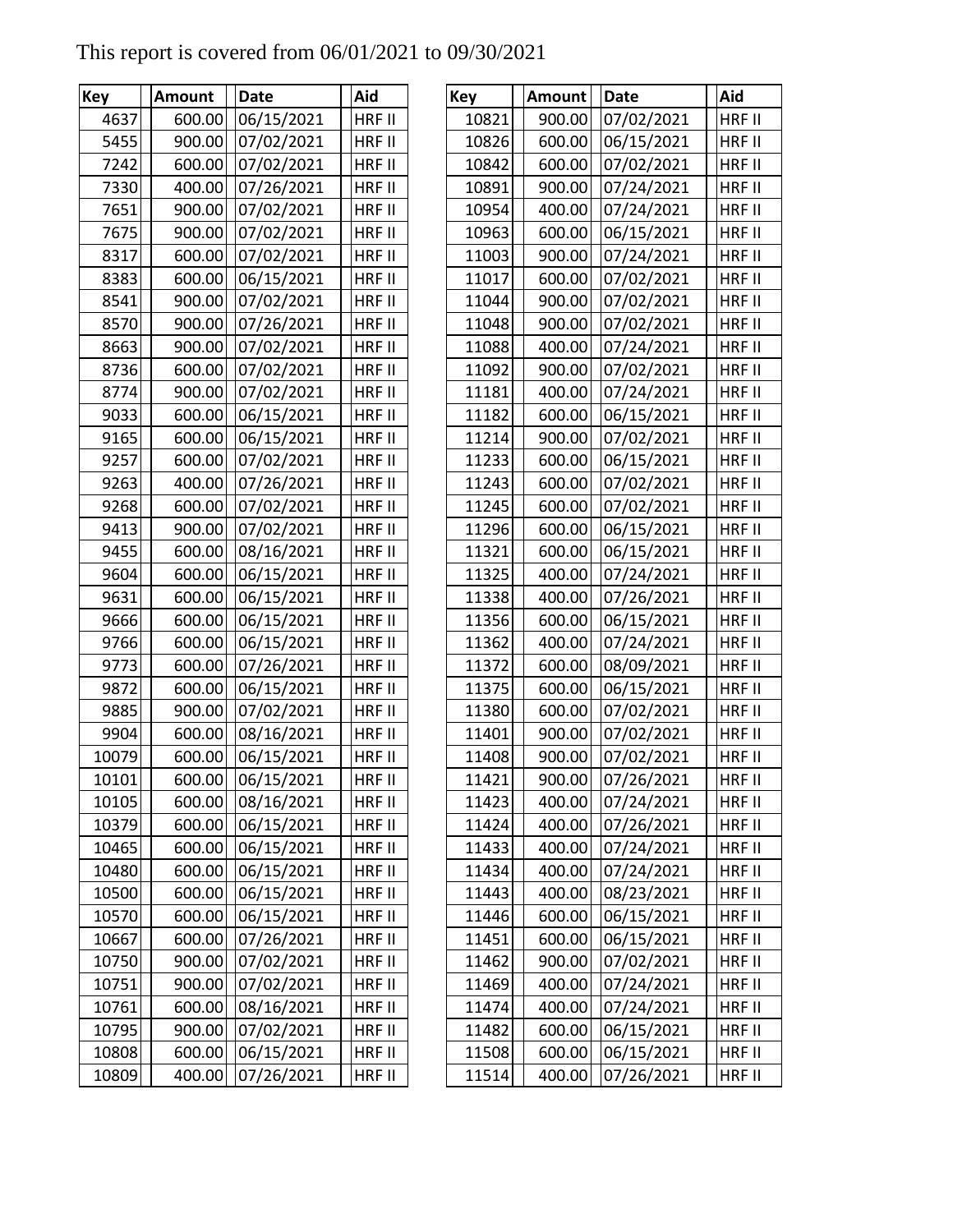| Key   | Amount | <b>Date</b>       | Aid           | <b>Key</b> | <b>Amount</b> | <b>Date</b>       | Aid           |
|-------|--------|-------------------|---------------|------------|---------------|-------------------|---------------|
| 11517 | 900.00 | 07/02/2021        | HRF II        | 11694      | 400.00        | 07/24/2021        | HRF II        |
| 11525 | 400.00 | 07/24/2021        | <b>HRF II</b> | 11695      | 600.00        | 06/15/2021        | HRF II        |
| 11527 | 600.00 | 07/24/2021        | HRF II        | 11697      | 400.00        | 07/24/2021        | HRF II        |
| 11528 | 900.00 | 07/02/2021        | HRF II        | 11700      | 600.00        | 07/02/2021        | HRF II        |
| 11531 | 600.00 | 06/15/2021        | HRF II        | 11701      | 900.00        | 07/02/2021        | HRF II        |
| 11543 | 400.00 | 07/24/2021        | HRF II        | 11702      | 400.00        | 07/24/2021        | <b>HRF II</b> |
| 11551 | 400.00 | 07/24/2021        | HRF II        | 11704      | 400.00        | 07/24/2021        | HRF II        |
| 11558 | 400.00 | 07/24/2021        | HRF II        | 11705      | 400.00        | 07/24/2021        | HRF II        |
| 11559 | 900.00 | 07/02/2021        | HRF II        | 11706      | 600.00        | 06/15/2021        | HRF II        |
| 11561 | 400.00 | 07/24/2021        | HRF II        | 11708      | 400.00        | 07/24/2021        | HRF II        |
| 11562 | 400.00 | 07/26/2021        | HRF II        | 11709      | 400.00        | 07/24/2021        | <b>HRF II</b> |
| 11566 | 400.00 | 07/24/2021        | HRF II        | 11710      | 400.00        | 07/24/2021        | HRF II        |
| 11567 | 400.00 | 08/23/2021        | <b>HRF II</b> | 11711      | 400.00        | 07/24/2021        | HRF II        |
| 11568 | 400.00 | 07/24/2021        | HRF II        | 11713      | 400.00        | 07/24/2021        | HRF II        |
| 11570 | 400.00 | 07/24/2021        | HRF II        | 11714      | 400.00        | 07/24/2021        | <b>HRF II</b> |
| 11574 | 400.00 | 07/24/2021        | HRF II        | 11715      | 400.00        | 07/26/2021        | HRF II        |
| 11575 | 400.00 | 08/23/2021        | HRF II        | 11717      | 400.00        | 07/24/2021        | HRF II        |
| 11582 | 400.00 | 08/13/2021        | HRF II        | 11719      | 600.00        | 07/02/2021        | HRF II        |
| 11584 | 400.00 | 08/23/2021        | HRF II        | 11720      | 400.00        | 07/24/2021        | <b>HRF II</b> |
| 11595 | 900.00 | 07/24/2021        | HRF II        | 11721      | 400.00        | 07/24/2021        | <b>HRF II</b> |
| 11596 | 400.00 | 07/24/2021        | HRF II        | 11722      | 400.00        | 07/24/2021        | HRF II        |
| 11599 | 600.00 | 08/16/2021        | HRF II        | 11723      | 400.00        | 07/24/2021        | HRF II        |
| 11600 | 400.00 | 07/24/2021        | HRF II        | 11724      | 400.00        | 07/24/2021        | HRF II        |
| 11610 | 400.00 | 07/24/2021        | HRF II        | 11725      | 400.00        | 07/24/2021        | <b>HRF II</b> |
| 11616 | 400.00 | 07/24/2021        | HRF II        | 11726      | 400.00        | 07/26/2021        | HRF II        |
| 11617 | 400.00 | 07/24/2021        | HRF II        | 11728      | 400.00        | 07/24/2021        | HRF II        |
| 11624 | 400.00 | 07/26/2021        | HRF II        | 11730      | 600.00        | 06/15/2021        | HRF II        |
| 11625 | 400.00 | 07/24/2021        | HRF II        | 11732      | 400.00        | 07/24/2021        | <b>HRF II</b> |
| 11639 | 400.00 | 07/26/2021        | HRF II        | 11734      | 400.00        | 07/24/2021        | HRF II        |
| 11642 |        | 400.00 07/24/2021 | <b>HRF II</b> | 11735      |               | 400.00 07/24/2021 | HRF II        |
| 11645 | 400.00 | 07/24/2021        | HRF II        | 11736      | 900.00        | 07/02/2021        | HRF II        |
| 11651 | 400.00 | 07/26/2021        | HRF II        | 11737      | 900.00        | 07/02/2021        | HRF II        |
| 11656 | 600.00 | 06/15/2021        | HRF II        | 11739      | 400.00        | 07/24/2021        | HRF II        |
| 11670 | 400.00 | 07/24/2021        | HRF II        | 11740      | 400.00        | 07/26/2021        | HRF II        |
| 11674 | 400.00 | 07/24/2021        | HRF II        | 11741      | 600.00        | 07/02/2021        | HRF II        |
| 11681 | 400.00 | 07/24/2021        | HRF II        | 11742      | 400.00        | 07/24/2021        | HRF II        |
| 11682 | 400.00 | 07/24/2021        | HRF II        | 11743      | 400.00        | 07/24/2021        | HRF II        |
| 11683 | 600.00 | 06/15/2021        | <b>HRF II</b> | 11745      | 400.00        | 07/24/2021        | HRF II        |
| 11684 | 600.00 | 06/15/2021        | HRF II        | 11746      | 900.00        | 07/02/2021        | HRF II        |
| 11685 | 400.00 | 07/24/2021        | HRF II        | 11748      | 600.00        | 08/09/2021        | HRF II        |
| 11686 | 400.00 | 07/24/2021        | HRF II        | 11749      | 600.00        | 07/02/2021        | HRF II        |
| 11687 | 400.00 | 07/24/2021        | HRF II        | 11750      | 600.00        | 06/15/2021        | HRF II        |
| 11688 | 600.00 | 07/02/2021        | HRF II        | 11752      | 400.00        | 07/24/2021        | HRF II        |
| 11689 | 900.00 | 07/02/2021        | HRF II        | 11753      | 400.00        | 07/24/2021        | HRF II        |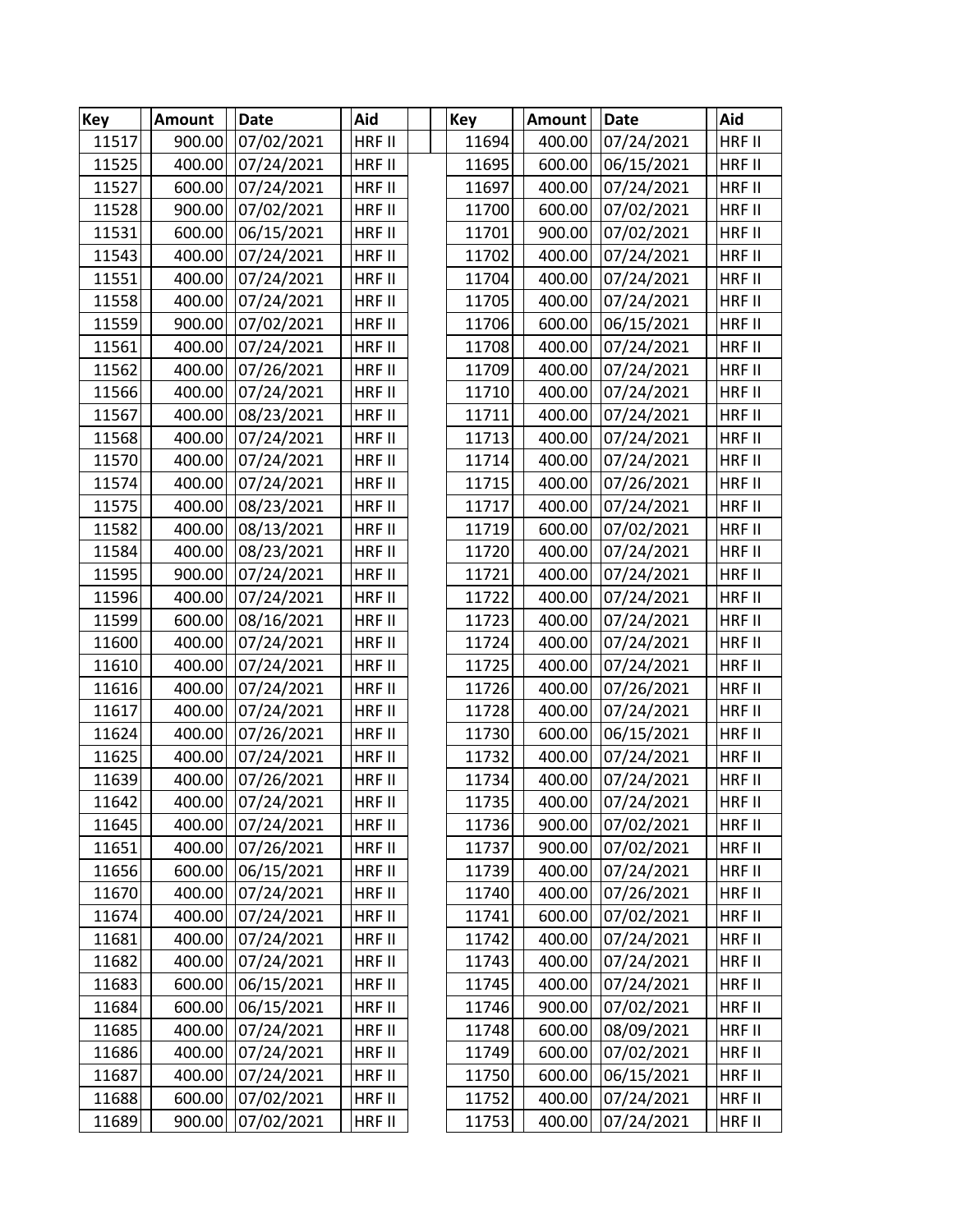| Key   | <b>Amount</b> | <b>Date</b> | Aid           | <b>Key</b> | <b>Amount</b> | <b>Date</b> | Aid           |
|-------|---------------|-------------|---------------|------------|---------------|-------------|---------------|
| 11754 | 400.00        | 07/24/2021  | HRF II        | 11819      | 600.00        | 06/15/2021  | HRF II        |
| 11755 | 400.00        | 07/24/2021  | HRF II        | 11821      | 900.00        | 07/02/2021  | HRF II        |
| 11756 | 400.00        | 07/24/2021  | HRF II        | 11822      | 400.00        | 07/24/2021  | HRF II        |
| 11757 | 400.00        | 07/24/2021  | HRF II        | 11823      | 400.00        | 07/24/2021  | HRF II        |
| 11758 | 400.00        | 07/26/2021  | HRF II        | 11824      | 400.00        | 08/23/2021  | HRF II        |
| 11759 | 600.00        | 07/02/2021  | HRF II        | 11826      | 900.00        | 07/02/2021  | HRF II        |
| 11760 | 400.00        | 07/24/2021  | HRF II        | 11827      | 600.00        | 06/15/2021  | HRF II        |
| 11761 | 600.00        | 06/15/2021  | HRF II        | 11828      | 900.00        | 07/02/2021  | HRF II        |
| 11764 | 400.00        | 07/26/2021  | HRF II        | 11829      | 600.00        | 07/02/2021  | HRF II        |
| 11766 | 400.00        | 07/26/2021  | HRF II        | 11831      | 400.00        | 07/24/2021  | HRF II        |
| 11767 | 400.00        | 07/24/2021  | HRF II        | 11832      | 400.00        | 07/26/2021  | HRF II        |
| 11768 | 400.00        | 07/24/2021  | HRF II        | 11833      | 400.00        | 08/11/2021  | HRF II        |
| 11769 | 400.00        | 07/24/2021  | HRF II        | 11834      | 400.00        | 07/26/2021  | HRF II        |
| 11770 | 400.00        | 07/26/2021  | HRF II        | 11836      | 400.00        | 07/24/2021  | HRF II        |
| 11772 | 600.00        | 07/02/2021  | HRF II        | 11837      | 400.00        | 07/24/2021  | HRF II        |
| 11773 | 400.00        | 07/24/2021  | HRF II        | 11838      | 400.00        | 07/26/2021  | <b>HRF II</b> |
| 11774 | 400.00        | 07/24/2021  | HRF II        | 11840      | 400.00        | 07/24/2021  | HRF II        |
| 11775 | 400.00        | 07/24/2021  | HRF II        | 11843      | 400.00        | 07/24/2021  | HRF II        |
| 11776 | 600.00        | 06/15/2021  | HRF II        | 11844      | 400.00        | 07/26/2021  | HRF II        |
| 11777 | 600.00        | 07/02/2021  | HRF II        | 11845      | 400.00        | 07/24/2021  | HRF II        |
| 11778 | 400.00        | 07/24/2021  | HRF II        | 11847      | 400.00        | 07/24/2021  | HRF II        |
| 11784 | 400.00        | 07/24/2021  | HRF II        | 11848      | 900.00        | 07/02/2021  | HRF II        |
| 11785 | 400.00        | 07/24/2021  | HRF II        | 11849      | 600.00        | 07/02/2021  | HRF II        |
| 11786 | 400.00        | 07/24/2021  | HRF II        | 11850      | 600.00        | 07/02/2021  | HRF II        |
| 11788 | 400.00        | 07/24/2021  | HRF II        | 11851      | 600.00        | 06/15/2021  | <b>HRF II</b> |
| 11789 | 400.00        | 08/23/2021  | HRF II        | 11852      | 600.00        | 06/15/2021  | HRF II        |
| 11790 | 400.00        | 08/23/2021  | HRF II        | 11853      | 400.00        | 07/24/2021  | HRF II        |
| 11791 | 400.00        | 08/23/2021  | HRF II        | 11854      | 400.00        | 07/24/2021  | HRF II        |
| 11792 | 400.00        | 07/24/2021  | HRF II        | 11855      | 600.00        | 07/02/2021  | HRF II        |
| 11796 | 400.00        | 07/24/2021  | <b>HRF II</b> | 11856      | 400.00        | 07/24/2021  | <b>HRF II</b> |
| 11797 | 600.00        | 06/15/2021  | HRF II        | 11858      | 900.00        | 07/02/2021  | HRF II        |
| 11800 | 400.00        | 07/24/2021  | HRF II        | 11860      | 400.00        | 07/24/2021  | HRF II        |
| 11802 | 600.00        | 07/24/2021  | HRF II        | 11863      | 600.00        | 06/15/2021  | HRF II        |
| 11803 | 400.00        | 07/24/2021  | HRF II        | 11864      | 400.00        | 07/26/2021  | HRF II        |
| 11805 | 400.00        | 07/24/2021  | HRF II        | 11865      | 900.00        | 07/02/2021  | HRF II        |
| 11808 | 400.00        | 07/24/2021  | HRF II        | 11866      | 400.00        | 07/24/2021  | HRF II        |
| 11809 | 400.00        | 07/24/2021  | HRF II        | 11867      | 400.00        | 07/24/2021  | HRF II        |
| 11810 | 400.00        | 07/24/2021  | HRF II        | 11868      | 400.00        | 07/24/2021  | HRF II        |
| 11812 | 600.00        | 06/15/2021  | HRF II        | 11869      | 400.00        | 07/24/2021  | HRF II        |
| 11814 | 600.00        | 07/02/2021  | HRF II        | 11873      | 400.00        | 07/24/2021  | HRF II        |
| 11815 | 600.00        | 07/02/2021  | HRF II        | 11875      | 400.00        | 08/23/2021  | <b>HRF II</b> |
| 11816 | 600.00        | 07/02/2021  | HRF II        | 11876      | 600.00        | 07/02/2021  | HRF II        |
| 11817 | 600.00        | 07/02/2021  | HRF II        | 11877      | 600.00        | 06/15/2021  | HRF II        |
| 11818 | 600.00        | 07/02/2021  | HRF II        | 11878      | 400.00        | 07/24/2021  | HRF II        |

| <b>ey</b> | <b>Amount</b> | <b>Date</b> | Aid           |
|-----------|---------------|-------------|---------------|
| 11819     | 600.00        | 06/15/2021  | HRF II        |
| 11821     | 900.00        | 07/02/2021  | HRF II        |
| 11822     | 400.00        | 07/24/2021  | <b>HRF II</b> |
| 11823     | 400.00        | 07/24/2021  | <b>HRF II</b> |
| 11824     | 400.00        | 08/23/2021  | HRF II        |
| 11826     | 900.00        | 07/02/2021  | HRF II        |
| 11827     | 600.00        | 06/15/2021  | HRF II        |
| 11828     | 900.00        | 07/02/2021  | HRF II        |
| 11829     | 600.00        | 07/02/2021  | HRF II        |
| 11831     | 400.00        | 07/24/2021  | HRF II        |
| 11832     | 400.00        | 07/26/2021  | <b>HRF II</b> |
| 11833     | 400.00        | 08/11/2021  | HRF II        |
| 11834     | 400.00        | 07/26/2021  | HRF II        |
| 11836     | 400.00        | 07/24/2021  | HRF II        |
| 11837     | 400.00        | 07/24/2021  | HRF II        |
| 11838     | 400.00        | 07/26/2021  | HRF II        |
| 11840     | 400.00        | 07/24/2021  | HRF II        |
| 11843     | 400.00        | 07/24/2021  | HRF II        |
| 11844     | 400.00        | 07/26/2021  | <b>HRF II</b> |
| 11845     | 400.00        | 07/24/2021  | <b>HRF II</b> |
| 11847     | 400.00        | 07/24/2021  | HRF II        |
| 11848     | 900.00        | 07/02/2021  | HRF II        |
| 11849     | 600.00        | 07/02/2021  | HRF II        |
| 11850     | 600.00        | 07/02/2021  | HRF II        |
| 11851     | 600.00        | 06/15/2021  | HRF II        |
| 11852     | 600.00        | 06/15/2021  | HRF II        |
| 11853     | 400.00        | 07/24/2021  | <b>HRF II</b> |
| 11854     | 400.00        | 07/24/2021  | HRF II        |
| 11855     | 600.00        | 07/02/2021  | HRF II        |
| 11856     | 400.00        | 07/24/2021  | <b>HRF II</b> |
| 11858     | 900.00        | 07/02/2021  | HRF II        |
| 11860     | 400.00        | 07/24/2021  | HRF II        |
| 11863     | 600.00        | 06/15/2021  | HRF II        |
| 11864     | 400.00        | 07/26/2021  | HRF II        |
| 11865     | 900.00        | 07/02/2021  | HRF II        |
| 11866     | 400.00        | 07/24/2021  | HRF II        |
| 11867     | 400.00        | 07/24/2021  | HRF II        |
| 11868     | 400.00        | 07/24/2021  | HRF II        |
| 11869     | 400.00        | 07/24/2021  | HRF II        |
| 11873     | 400.00        | 07/24/2021  | HRF II        |
| 11875     | 400.00        | 08/23/2021  | HRF II        |
| 11876     | 600.00        | 07/02/2021  | HRF II        |
| 11877     | 600.00        | 06/15/2021  | HRF II        |
| 11878     | 400.00        | 07/24/2021  | HRF II        |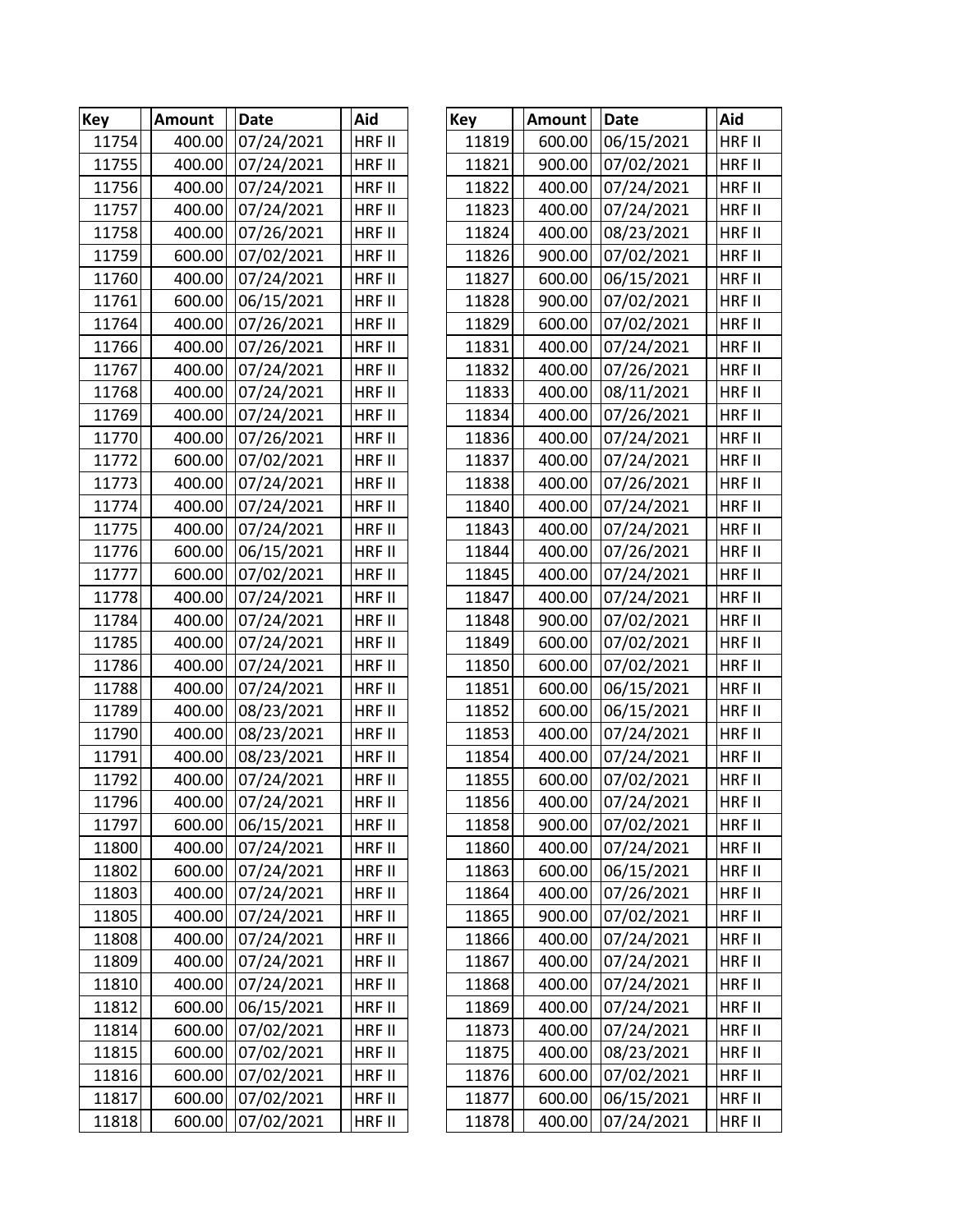| <b>Key</b> | <b>Amount</b> | Date       | Aid           | <b>Key</b> | Amount | <b>Date</b> | Aid           |
|------------|---------------|------------|---------------|------------|--------|-------------|---------------|
| 11879      | 400.00        | 07/24/2021 | HRF II        | 11938      | 400.00 | 07/24/2021  | HRF II        |
| 11880      | 600.00        | 06/15/2021 | HRF II        | 11941      | 400.00 | 07/24/2021  | HRF II        |
| 11881      | 400.00        | 07/26/2021 | HRF II        | 11942      | 400.00 | 07/26/2021  | HRF II        |
| 11882      | 600.00        | 06/15/2021 | HRF II        | 11945      | 400.00 | 07/24/2021  | HRF II        |
| 11883      | 600.00        | 06/15/2021 | HRF II        | 11947      | 400.00 | 07/24/2021  | <b>HRF II</b> |
| 11886      | 400.00        | 07/26/2021 | HRF II        | 11948      | 600.00 | 06/15/2021  | HRF II        |
| 11888      | 400.00        | 07/24/2021 | HRF II        | 11950      | 900.00 | 07/02/2021  | HRF II        |
| 11892      | 400.00        | 08/23/2021 | HRF II        | 11951      | 600.00 | 06/15/2021  | HRF II        |
| 11893      | 400.00        | 08/23/2021 | HRF II        | 11952      | 900.00 | 07/02/2021  | HRF II        |
| 11895      | 400.00        | 07/24/2021 | HRF II        | 11954      | 600.00 | 06/15/2021  | HRF II        |
| 11897      | 600.00        | 06/15/2021 | HRF II        | 11956      | 900.00 | 07/02/2021  | HRF II        |
| 11898      | 600.00        | 06/15/2021 | HRF II        | 11957      | 400.00 | 08/23/2021  | HRF II        |
| 11899      | 900.00        | 07/02/2021 | HRF II        | 11958      | 400.00 | 07/24/2021  | HRF II        |
| 11900      | 900.00        | 07/02/2021 | HRF II        | 11959      | 400.00 | 07/26/2021  | HRF II        |
| 11901      | 400.00        | 07/24/2021 | HRF II        | 11960      | 400.00 | 07/24/2021  | HRF II        |
| 11903      | 600.00        | 06/15/2021 | HRF II        | 11961      | 400.00 | 07/24/2021  | <b>HRF II</b> |
| 11904      | 600.00        | 06/15/2021 | HRF II        | 11965      | 400.00 | 07/24/2021  | HRF II        |
| 11905      | 600.00        | 06/15/2021 | HRF II        | 11966      | 400.00 | 07/26/2021  | HRF II        |
| 11906      | 900.00        | 10/04/2021 | HRF II        | 11967      | 400.00 | 07/24/2021  | HRF II        |
| 11907      | 600.00        | 06/15/2021 | HRF II        | 11970      | 400.00 | 07/24/2021  | HRF II        |
| 11908      | 600.00        | 07/02/2021 | HRF II        | 11971      | 400.00 | 07/24/2021  | HRF II        |
| 11909      | 600.00        | 08/16/2021 | HRF II        | 11972      | 400.00 | 08/23/2021  | HRF II        |
| 11910      | 900.00        | 07/02/2021 | HRF II        | 11975      | 400.00 | 07/24/2021  | HRF II        |
| 11911      | 900.00        | 07/02/2021 | HRF II        | 11976      | 400.00 | 07/24/2021  | HRF II        |
| 11912      | 900.00        | 07/02/2021 | HRF II        | 11977      | 400.00 | 07/24/2021  | <b>HRF II</b> |
| 11913      | 900.00        | 07/02/2021 | HRF II        | 11978      | 400.00 | 08/23/2021  | HRF II        |
| 11914      | 400.00        | 07/26/2021 | HRF II        | 11979      | 400.00 | 08/23/2021  | HRF II        |
| 11915      | 400.00        | 07/24/2021 | HRF II        | 11980      | 900.00 | 07/02/2021  | HRF II        |
| 11916      | 400.00        | 07/24/2021 | HRF II        | 11982      | 900.00 | 07/02/2021  | HRF II        |
| 11917      | 400.00        | 07/24/2021 | <b>HRF II</b> | 11983      | 900.00 | 07/02/2021  | <b>HRF II</b> |
| 11918      | 400.00        | 07/24/2021 | HRF II        | 11984      | 600.00 | 06/15/2021  | HRF II        |
| 11919      | 400.00        | 07/26/2021 | <b>HRF II</b> | 11985      | 400.00 | 07/26/2021  | HRF II        |
| 11921      | 400.00        | 07/02/2021 | HRF II        | 11986      | 600.00 | 06/15/2021  | HRF II        |
| 11922      | 400.00        | 07/24/2021 | HRF II        | 11987      | 400.00 | 07/26/2021  | HRF II        |
| 11923      | 400.00        | 07/26/2021 | HRF II        | 11988      | 600.00 | 06/15/2021  | HRF II        |
| 11927      | 600.00        | 06/15/2021 | HRF II        | 11989      | 600.00 | 06/15/2021  | HRF II        |
| 11928      | 600.00        | 07/02/2021 | HRF II        | 11990      | 600.00 | 06/15/2021  | HRF II        |
| 11929      | 400.00        | 07/24/2021 | HRF II        | 11991      | 600.00 | 06/15/2021  | HRF II        |
| 11930      | 400.00        | 07/24/2021 | HRF II        | 11992      | 600.00 | 07/02/2021  | HRF II        |
| 11931      | 400.00        | 07/26/2021 | HRF II        | 11993      | 900.00 | 07/02/2021  | HRF II        |
| 11932      | 400.00        | 07/24/2021 | HRF II        | 11994      | 400.00 | 07/24/2021  | <b>HRF II</b> |
| 11933      | 400.00        | 07/26/2021 | HRF II        | 11996      | 400.00 | 08/23/2021  | HRF II        |
| 11934      | 400.00        | 07/24/2021 | HRF II        | 11997      | 400.00 | 07/24/2021  | HRF II        |
| 11936      | 400.00        | 07/24/2021 | HRF II        | 11999      | 400.00 | 07/24/2021  | HRF II        |

| <ey< th=""><th><b>Amount</b></th><th>Date</th><th>Aid</th></ey<> | <b>Amount</b> | Date       | Aid           |
|------------------------------------------------------------------|---------------|------------|---------------|
| 11938                                                            | 400.00        | 07/24/2021 | HRF II        |
| 11941                                                            | 400.00        | 07/24/2021 | HRF II        |
| 11942                                                            | 400.00        | 07/26/2021 | <b>HRF II</b> |
| 11945                                                            | 400.00        | 07/24/2021 | <b>HRF II</b> |
| 11947                                                            | 400.00        | 07/24/2021 | <b>HRF II</b> |
| 11948                                                            | 600.00        | 06/15/2021 | HRF II        |
| 11950                                                            | 900.00        | 07/02/2021 | <b>HRF II</b> |
| 11951                                                            | 600.00        | 06/15/2021 | HRF II        |
| 11952                                                            | 900.00        | 07/02/2021 | HRF II        |
| 11954                                                            | 600.00        | 06/15/2021 | HRF II        |
| 11956                                                            | 900.00        | 07/02/2021 | <b>HRF II</b> |
| 11957                                                            | 400.00        | 08/23/2021 | <b>HRF II</b> |
| 11958                                                            | 400.00        | 07/24/2021 | HRF II        |
| 11959                                                            | 400.00        | 07/26/2021 | HRF II        |
| 11960                                                            | 400.00        | 07/24/2021 | HRF II        |
| 11961                                                            | 400.00        | 07/24/2021 | <b>HRF II</b> |
| 11965                                                            | 400.00        | 07/24/2021 | HRF II        |
| 11966                                                            | 400.00        | 07/26/2021 | <b>HRF II</b> |
| 11967                                                            | 400.00        | 07/24/2021 | HRF II        |
| 11970                                                            | 400.00        | 07/24/2021 | HRF II        |
| 11971                                                            | 400.00        | 07/24/2021 | <b>HRF II</b> |
| 11972                                                            | 400.00        | 08/23/2021 | HRF II        |
| 11975                                                            | 400.00        | 07/24/2021 | HRF II        |
| 11976                                                            | 400.00        | 07/24/2021 | <b>HRF II</b> |
| 11977                                                            | 400.00        | 07/24/2021 | <b>HRF II</b> |
| 11978                                                            | 400.00        | 08/23/2021 | HRF II        |
| 11979                                                            | 400.00        | 08/23/2021 | <b>HRF II</b> |
| 11980                                                            | 900.00        | 07/02/2021 | HRF II        |
| 11982                                                            | 900.00        | 07/02/2021 | HRF II        |
| 11983                                                            | 900.00        | 07/02/2021 | HRF II        |
| 11984                                                            | 600.00        | 06/15/2021 | HRF II        |
| 11985                                                            | 400.00        | 07/26/2021 | HRF II        |
| 11986                                                            | 600.00        | 06/15/2021 | HRF II        |
| 11987                                                            | 400.00        | 07/26/2021 | HRF II        |
| 11988                                                            | 600.00        | 06/15/2021 | HRF II        |
| 11989                                                            | 600.00        | 06/15/2021 | <b>HRF II</b> |
| 11990                                                            | 600.00        | 06/15/2021 | HRF II        |
| 11991                                                            | 600.00        | 06/15/2021 | HRF II        |
| 11992                                                            | 600.00        | 07/02/2021 | HRF II        |
| 11993                                                            | 900.00        | 07/02/2021 | HRF II        |
| 11994                                                            | 400.00        | 07/24/2021 | HRF II        |
| 11996                                                            | 400.00        | 08/23/2021 | <b>HRF II</b> |
| 11997                                                            | 400.00        | 07/24/2021 | HRF II        |
| 11999                                                            | 400.00        | 07/24/2021 | HRF II        |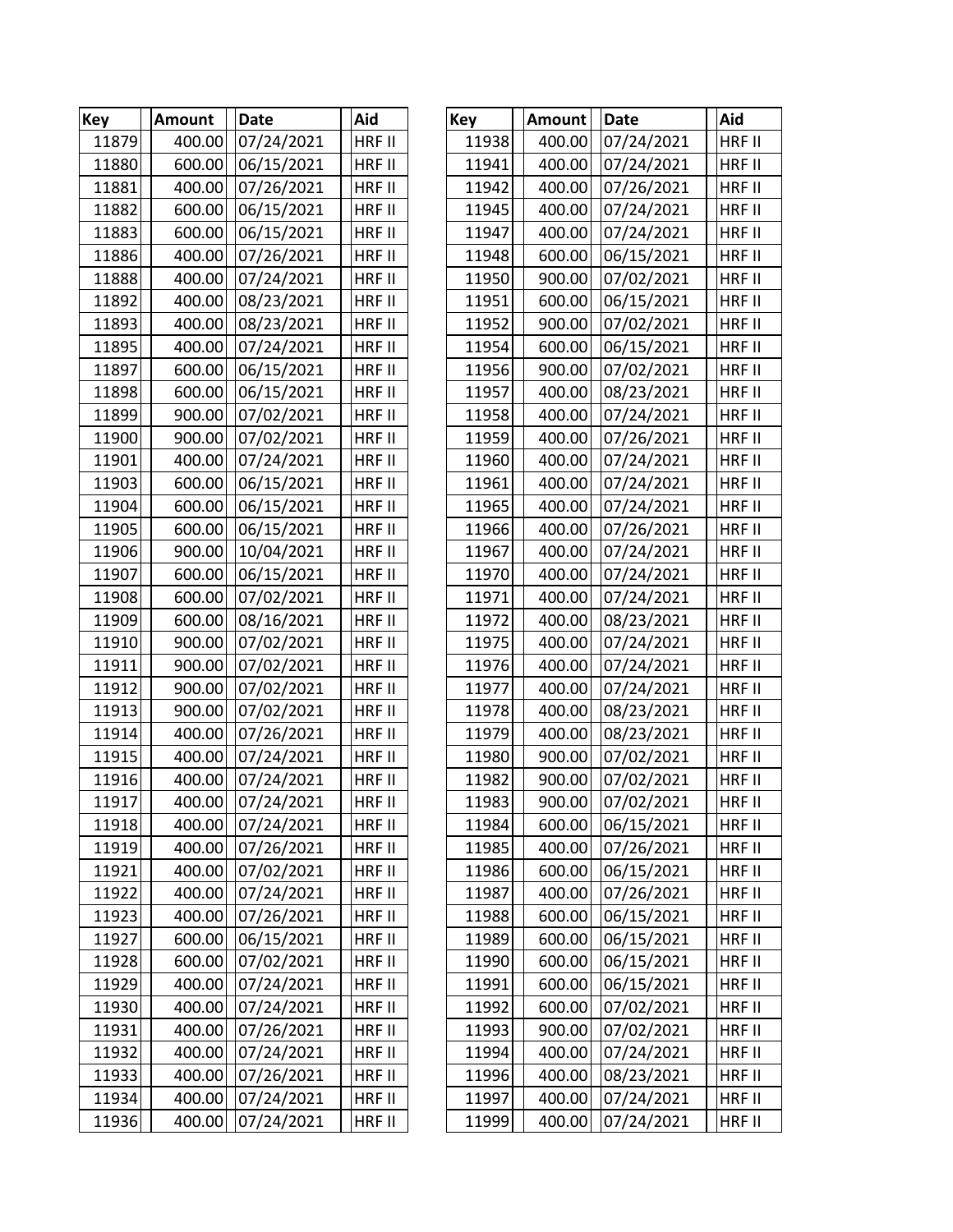| <b>Key</b> | <b>Amount</b> | Date       | Aid           | <b>Key</b> | Amount | Date       | Aid           |
|------------|---------------|------------|---------------|------------|--------|------------|---------------|
| 12000      | 400.00        | 07/26/2021 | HRF II        | 12052      | 400.00 | 07/24/2021 | HRF II        |
| 12001      | 400.00        | 07/24/2021 | HRF II        | 12053      | 400.00 | 07/24/2021 | HRF II        |
| 12002      | 400.00        | 07/24/2021 | HRF II        | 12054      | 400.00 | 07/24/2021 | HRF II        |
| 12003      | 400.00        | 07/24/2021 | HRF II        | 12055      | 600.00 | 06/15/2021 | HRF II        |
| 12004      | 400.00        | 07/26/2021 | HRF II        | 12057      | 400.00 | 07/26/2021 | HRF II        |
| 12006      | 400.00        | 08/23/2021 | HRF II        | 12058      | 600.00 | 06/15/2021 | HRF II        |
| 12008      | 400.00        | 07/24/2021 | <b>HRF II</b> | 12059      | 900.00 | 07/02/2021 | HRF II        |
| 12009      | 900.00        | 07/02/2021 | HRF II        | 12060      | 900.00 | 07/02/2021 | HRF II        |
| 12010      | 900.00        | 07/02/2021 | HRF II        | 12061      | 600.00 | 06/15/2021 | HRF II        |
| 12012      | 900.00        | 07/02/2021 | HRF II        | 12062      | 400.00 | 07/24/2021 | HRF II        |
| 12013      | 600.00        | 07/02/2021 | HRF II        | 12063      | 400.00 | 07/24/2021 | HRF II        |
| 12014      | 600.00        | 07/02/2021 | HRF II        | 12064      | 400.00 | 07/24/2021 | HRF II        |
| 12015      | 600.00        | 07/02/2021 | HRF II        | 12065      | 400.00 | 07/24/2021 | HRF II        |
| 12016      | 400.00        | 07/26/2021 | HRF II        | 12067      | 600.00 | 06/15/2021 | HRF II        |
| 12017      | 400.00        | 07/24/2021 | HRF II        | 12068      | 600.00 | 07/02/2021 | HRF II        |
| 12018      | 400.00        | 07/24/2021 | HRF II        | 12069      | 600.00 | 06/15/2021 | <b>HRF II</b> |
| 12019      | 400.00        | 07/24/2021 | HRF II        | 12070      | 400.00 | 07/26/2021 | HRF II        |
| 12020      | 400.00        | 07/24/2021 | HRF II        | 12071      | 400.00 | 08/23/2021 | HRF II        |
| 12021      | 400.00        | 07/26/2021 | HRF II        | 12072      | 400.00 | 07/26/2021 | HRF II        |
| 12023      | 900.00        | 07/24/2021 | HRF II        | 12073      | 400.00 | 07/26/2021 | HRF II        |
| 12024      | 400.00        | 07/24/2021 | HRF II        | 12074      | 400.00 | 07/24/2021 | HRF II        |
| 12025      | 400.00        | 07/26/2021 | HRF II        | 12075      | 400.00 | 08/23/2021 | HRF II        |
| 12026      | 400.00        | 07/24/2021 | HRF II        | 12076      | 400.00 | 07/26/2021 | HRF II        |
| 12028      | 400.00        | 07/24/2021 | HRF II        | 12077      | 600.00 | 06/15/2021 | HRF II        |
| 12030      | 400.00        | 07/26/2021 | HRF II        | 12079      | 600.00 | 06/15/2021 | <b>HRF II</b> |
| 12031      | 400.00        | 07/24/2021 | HRF II        | 12081      | 600.00 | 06/15/2021 | HRF II        |
| 12032      | 900.00        | 07/02/2021 | HRF II        | 12082      | 600.00 | 06/15/2021 | HRF II        |
| 12033      | 900.00        | 07/02/2021 | HRF II        | 12083      | 600.00 | 06/15/2021 | HRF II        |
| 12034      | 900.00        | 07/02/2021 | HRF II        | 12084      | 900.00 | 07/02/2021 | HRF II        |
| 12035      | 900.00        | 07/02/2021 | <b>HRF II</b> | 12085      | 900.00 | 07/02/2021 | <b>HRF II</b> |
| 12036      | 600.00        | 07/02/2021 | HRF II        | 12086      | 900.00 | 07/02/2021 | HRF II        |
| 12037      | 600.00        | 06/15/2021 | HRF II        | 12087      | 900.00 | 07/02/2021 | HRF II        |
| 12038      | 600.00        | 06/15/2021 | HRF II        | 12088      | 400.00 | 07/26/2021 | HRF II        |
| 12039      | 600.00        | 06/15/2021 | HRF II        | 12089      | 400.00 | 07/24/2021 | HRF II        |
| 12040      | 600.00        | 06/15/2021 | HRF II        | 12090      | 400.00 | 08/23/2021 | HRF II        |
| 12042      | 400.00        | 07/24/2021 | HRF II        | 12091      | 400.00 | 07/24/2021 | HRF II        |
| 12044      | 400.00        | 07/24/2021 | HRF II        | 12093      | 400.00 | 07/26/2021 | HRF II        |
| 12045      | 400.00        | 07/24/2021 | HRF II        | 12094      | 400.00 | 07/26/2021 | HRF II        |
| 12046      | 400.00        | 07/24/2021 | HRF II        | 12095      | 400.00 | 07/24/2021 | HRF II        |
| 12047      | 400.00        | 07/24/2021 | HRF II        | 12096      | 400.00 | 07/26/2021 | HRF II        |
| 12048      | 400.00        | 07/24/2021 | HRF II        | 12097      | 400.00 | 07/24/2021 | <b>HRF II</b> |
| 12049      | 400.00        | 07/24/2021 | HRF II        | 12098      | 400.00 | 07/26/2021 | HRF II        |
| 12050      | 400.00        | 07/24/2021 | HRF II        | 12099      | 400.00 | 07/24/2021 | HRF II        |
| 12051      | 400.00        | 07/26/2021 | HRF II        | 12100      | 400.00 | 07/26/2021 | HRF II        |

| <ey< th=""><th>Amount</th><th>Date</th><th>Aid</th></ey<> | Amount | Date       | Aid           |
|-----------------------------------------------------------|--------|------------|---------------|
| 12052                                                     | 400.00 | 07/24/2021 | HRF II        |
| 12053                                                     | 400.00 | 07/24/2021 | <b>HRF II</b> |
| 12054                                                     | 400.00 | 07/24/2021 | <b>HRF II</b> |
| 12055                                                     | 600.00 | 06/15/2021 | <b>HRF II</b> |
| 12057                                                     | 400.00 | 07/26/2021 | <b>HRF II</b> |
| 12058                                                     | 600.00 | 06/15/2021 | HRF II        |
| 12059                                                     | 900.00 | 07/02/2021 | HRF II        |
| 12060                                                     | 900.00 | 07/02/2021 | <b>HRF II</b> |
| 12061                                                     | 600.00 | 06/15/2021 | HRF II        |
| 12062                                                     | 400.00 | 07/24/2021 | HRF II        |
| 12063                                                     | 400.00 | 07/24/2021 | <b>HRF II</b> |
| 12064                                                     | 400.00 | 07/24/2021 | HRF II        |
| 12065                                                     | 400.00 | 07/24/2021 | HRF II        |
| 12067                                                     | 600.00 | 06/15/2021 | HRF II        |
| 12068                                                     | 600.00 | 07/02/2021 | HRF II        |
| 12069                                                     | 600.00 | 06/15/2021 | <b>HRF II</b> |
| 12070                                                     | 400.00 | 07/26/2021 | HRF II        |
| 12071                                                     | 400.00 | 08/23/2021 | <b>HRF II</b> |
| 12072                                                     | 400.00 | 07/26/2021 | HRF II        |
| 12073                                                     | 400.00 | 07/26/2021 | HRF II        |
| 12074                                                     | 400.00 | 07/24/2021 | <b>HRF II</b> |
| 12075                                                     | 400.00 | 08/23/2021 | HRF II        |
| 12076                                                     | 400.00 | 07/26/2021 | HRF II        |
| 12077                                                     | 600.00 | 06/15/2021 | <b>HRF II</b> |
| 12079                                                     | 600.00 | 06/15/2021 | <b>HRF II</b> |
| 12081                                                     | 600.00 | 06/15/2021 | HRF II        |
| 12082                                                     | 600.00 | 06/15/2021 | HRF II        |
| 12083                                                     | 600.00 | 06/15/2021 | HRF II        |
| 12084                                                     | 900.00 | 07/02/2021 | HRF II        |
| 12085                                                     | 900.00 | 07/02/2021 | HRF II        |
| 12086                                                     | 900.00 | 07/02/2021 | HRF II        |
| 12087                                                     | 900.00 | 07/02/2021 | HRF II        |
| 12088                                                     | 400.00 | 07/26/2021 | <b>HRF II</b> |
| 12089                                                     | 400.00 | 07/24/2021 | HRF II        |
| 12090                                                     | 400.00 | 08/23/2021 | HRF II        |
| 12091                                                     | 400.00 | 07/24/2021 | <b>HRF II</b> |
| 12093                                                     | 400.00 | 07/26/2021 | HRF II        |
| 12094                                                     | 400.00 | 07/26/2021 | HRF II        |
| 12095                                                     | 400.00 | 07/24/2021 | HRF II        |
| 12096                                                     | 400.00 | 07/26/2021 | HRF II        |
| 12097                                                     | 400.00 | 07/24/2021 | HRF II        |
| 12098                                                     | 400.00 | 07/26/2021 | <b>HRF II</b> |
| 12099                                                     | 400.00 | 07/24/2021 | HRF II        |
| 12100                                                     | 400.00 | 07/26/2021 | HRF II        |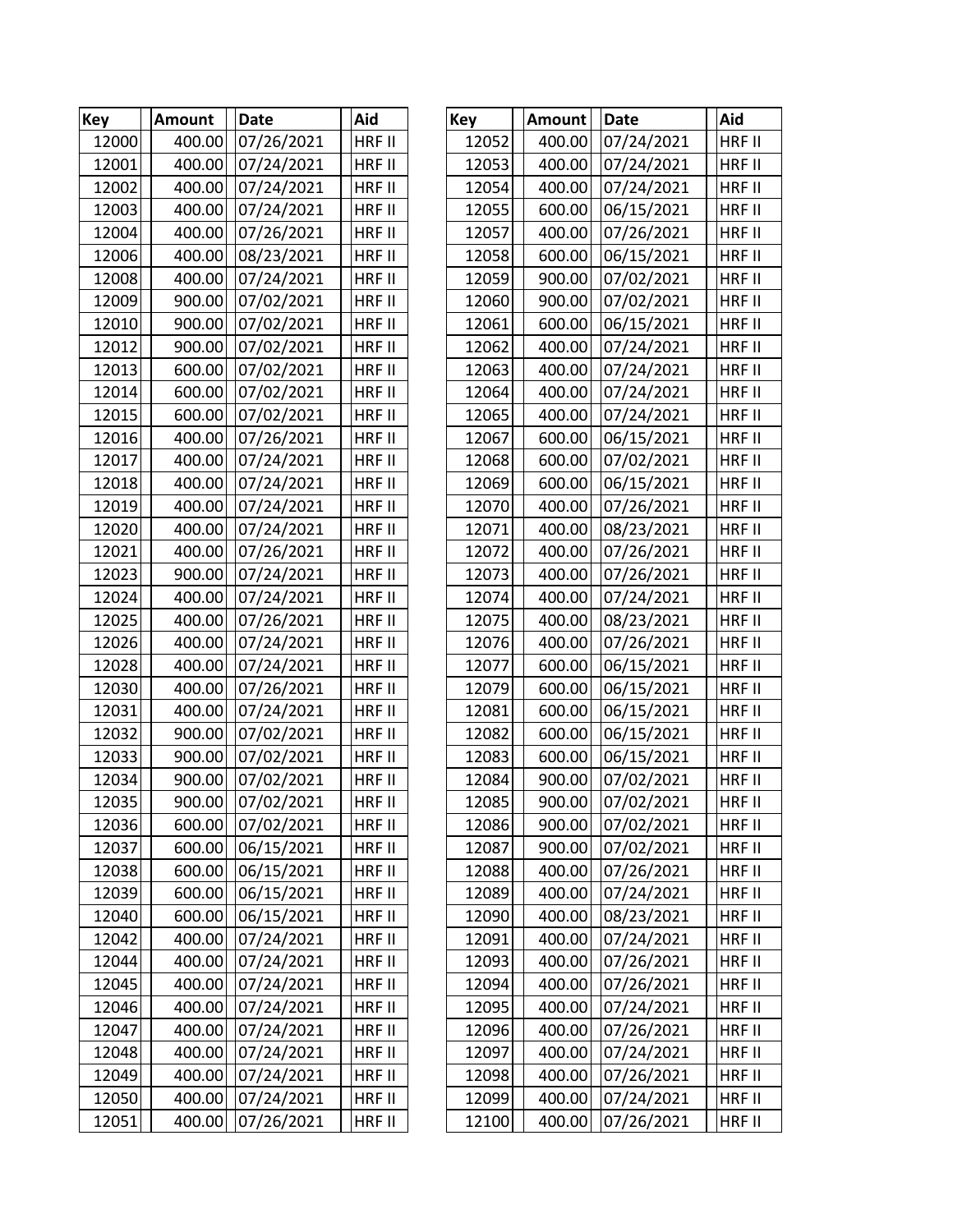| Key   | <b>Amount</b> | <b>Date</b> | Aid           | <b>Key</b> | Amount | Date       | Aid           |
|-------|---------------|-------------|---------------|------------|--------|------------|---------------|
| 12101 | 400.00        | 07/24/2021  | HRF II        | 12147      | 400.00 | 07/24/2021 | HRF II        |
| 12102 | 400.00        | 07/26/2021  | HRF II        | 12148      | 400.00 | 07/26/2021 | HRF II        |
| 12103 | 400.00        | 07/26/2021  | HRF II        | 12149      | 400.00 | 07/26/2021 | HRF II        |
| 12104 | 400.00        | 07/24/2021  | HRF II        | 12150      | 400.00 | 07/24/2021 | HRF II        |
| 12105 | 400.00        | 07/24/2021  | HRF II        | 12151      | 400.00 | 07/24/2021 | HRF II        |
| 12106 | 400.00        | 07/24/2021  | HRF II        | 12152      | 400.00 | 07/24/2021 | HRF II        |
| 12107 | 400.00        | 07/26/2021  | <b>HRF II</b> | 12153      | 400.00 | 07/26/2021 | HRF II        |
| 12108 | 400.00        | 07/24/2021  | HRF II        | 12154      | 400.00 | 07/24/2021 | HRF II        |
| 12109 | 400.00        | 07/24/2021  | HRF II        | 12156      | 600.00 | 06/15/2021 | HRF II        |
| 12110 | 400.00        | 07/26/2021  | HRF II        | 12157      | 600.00 | 06/15/2021 | HRF II        |
| 12111 | 400.00        | 07/26/2021  | HRF II        | 12158      | 900.00 | 07/02/2021 | HRF II        |
| 12112 | 400.00        | 07/26/2021  | HRF II        | 12160      | 900.00 | 07/02/2021 | HRF II        |
| 12113 | 600.00        | 06/15/2021  | HRF II        | 12161      | 400.00 | 07/24/2021 | HRF II        |
| 12114 | 600.00        | 06/15/2021  | HRF II        | 12162      | 600.00 | 06/15/2021 | HRF II        |
| 12115 | 600.00        | 06/15/2021  | HRF II        | 12163      | 900.00 | 07/02/2021 | HRF II        |
| 12116 | 600.00        | 06/15/2021  | HRF II        | 12164      | 600.00 | 06/15/2021 | HRF II        |
| 12117 | 600.00        | 06/15/2021  | HRF II        | 12165      | 600.00 | 06/15/2021 | HRF II        |
| 12118 | 900.00        | 07/02/2021  | HRF II        | 12166      | 400.00 | 07/24/2021 | HRF II        |
| 12120 | 400.00        | 07/24/2021  | HRF II        | 12167      | 400.00 | 07/26/2021 | HRF II        |
| 12121 | 400.00        | 07/24/2021  | HRF II        | 12168      | 400.00 | 07/24/2021 | HRF II        |
| 12122 | 400.00        | 07/26/2021  | HRF II        | 12169      | 600.00 | 06/15/2021 | HRF II        |
| 12123 | 400.00        | 07/26/2021  | HRF II        | 12170      | 400.00 | 07/24/2021 | HRF II        |
| 12124 | 400.00        | 07/26/2021  | HRF II        | 12171      | 900.00 | 07/02/2021 | HRF II        |
| 12125 | 400.00        | 07/24/2021  | HRF II        | 12173      | 900.00 | 07/02/2021 | HRF II        |
| 12127 | 400.00        | 07/24/2021  | HRF II        | 12174      | 600.00 | 06/15/2021 | <b>HRF II</b> |
| 12128 | 400.00        | 07/24/2021  | HRF II        | 12175      | 400.00 | 07/24/2021 | HRF II        |
| 12129 | 400.00        | 07/26/2021  | HRF II        | 12176      | 400.00 | 07/24/2021 | HRF II        |
| 12130 | 400.00        | 07/24/2021  | HRF II        | 12177      | 400.00 | 07/24/2021 | HRF II        |
| 12131 | 400.00        | 07/24/2021  | HRF II        | 12178      | 400.00 | 07/24/2021 | HRF II        |
| 12132 | 400.00        | 07/26/2021  | <b>HRF II</b> | 12179      | 400.00 | 07/26/2021 | <b>HRF II</b> |
| 12133 | 600.00        | 06/15/2021  | HRF II        | 12180      | 400.00 | 07/26/2021 | HRF II        |
| 12134 | 400.00        | 07/24/2021  | HRF II        | 12181      | 400.00 | 07/26/2021 | HRF II        |
| 12135 | 400.00        | 07/24/2021  | HRF II        | 12182      | 600.00 | 06/15/2021 | HRF II        |
| 12136 | 400.00        | 07/24/2021  | HRF II        | 12183      | 600.00 | 06/15/2021 | HRF II        |
| 12137 | 400.00        | 07/26/2021  | HRF II        | 12184      | 900.00 | 07/24/2021 | HRF II        |
| 12138 | 400.00        | 08/23/2021  | HRF II        | 12185      | 400.00 | 07/24/2021 | HRF II        |
| 12139 | 900.00        | 07/02/2021  | HRF II        | 12186      | 400.00 | 07/26/2021 | HRF II        |
| 12140 | 600.00        | 06/15/2021  | HRF II        | 12187      | 400.00 | 07/26/2021 | HRF II        |
| 12141 | 600.00        | 06/15/2021  | HRF II        | 12188      | 400.00 | 07/26/2021 | HRF II        |
| 12142 | 400.00        | 07/24/2021  | HRF II        | 12189      | 400.00 | 07/24/2021 | HRF II        |
| 12143 | 400.00        | 07/26/2021  | HRF II        | 12190      | 400.00 | 07/24/2021 | <b>HRF II</b> |
| 12144 | 400.00        | 07/26/2021  | HRF II        | 12191      | 400.00 | 07/26/2021 | HRF II        |
| 12145 | 400.00        | 07/24/2021  | HRF II        | 12192      | 400.00 | 07/24/2021 | HRF II        |
| 12146 | 400.00        | 07/24/2021  | HRF II        | 12193      | 400.00 | 07/24/2021 | HRF II        |

| <eγ< th=""><th><b>Amount</b></th><th>Date</th><th>Aid</th></eγ<> | <b>Amount</b> | Date       | Aid           |
|------------------------------------------------------------------|---------------|------------|---------------|
| 12147                                                            | 400.00        | 07/24/2021 | HRF II        |
| 12148                                                            | 400.00        | 07/26/2021 | HRF II        |
| 12149                                                            | 400.00        | 07/26/2021 | <b>HRF II</b> |
| 12150                                                            | 400.00        | 07/24/2021 | <b>HRF II</b> |
| 12151                                                            | 400.00        | 07/24/2021 | <b>HRF II</b> |
| 12152                                                            | 400.00        | 07/24/2021 | HRF II        |
| 12153                                                            | 400.00        | 07/26/2021 | HRF II        |
| 12154                                                            | 400.00        | 07/24/2021 | HRF II        |
| 12156                                                            | 600.00        | 06/15/2021 | HRF II        |
| 12157                                                            | 600.00        | 06/15/2021 | HRF II        |
| 12158                                                            | 900.00        | 07/02/2021 | <b>HRF II</b> |
| 12160                                                            | 900.00        | 07/02/2021 | HRF II        |
| 12161                                                            | 400.00        | 07/24/2021 | <b>HRF II</b> |
| 12162                                                            | 600.00        | 06/15/2021 | HRF II        |
| 12163                                                            | 900.00        | 07/02/2021 | HRF II        |
| 12164                                                            | 600.00        | 06/15/2021 | HRF II        |
| 12165                                                            | 600.00        | 06/15/2021 | HRF II        |
| 12166                                                            | 400.00        | 07/24/2021 | HRF II        |
| 12167                                                            | 400.00        | 07/26/2021 | HRF II        |
| 12168                                                            | 400.00        | 07/24/2021 | HRF II        |
| 12169                                                            | 600.00        | 06/15/2021 | <b>HRF II</b> |
| 12170                                                            | 400.00        | 07/24/2021 | <b>HRF II</b> |
| 12171                                                            | 900.00        | 07/02/2021 | HRF II        |
| 12173                                                            | 900.00        | 07/02/2021 | HRF II        |
| 12174                                                            | 600.00        | 06/15/2021 | HRF II        |
| 12175                                                            | 400.00        | 07/24/2021 | HRF II        |
| 12176                                                            | 400.00        | 07/24/2021 | HRF II        |
| 12177                                                            | 400.00        | 07/24/2021 | HRF II        |
| 12178                                                            | 400.00        | 07/24/2021 | HRF II        |
| 12179                                                            | 400.00        | 07/26/2021 | HRF II        |
| 12180                                                            | 400.00        | 07/26/2021 | HRF II        |
| 12181                                                            | 400.00        | 07/26/2021 | HRF II        |
| 12182                                                            | 600.00        | 06/15/2021 | HRF II        |
| 12183                                                            | 600.00        | 06/15/2021 | HRF II        |
| 12184                                                            | 900.00        | 07/24/2021 | HRF II        |
| 12185                                                            | 400.00        | 07/24/2021 | HRF II        |
| 12186                                                            | 400.00        | 07/26/2021 | HRF II        |
| 12187                                                            | 400.00        | 07/26/2021 | HRF II        |
| 12188                                                            | 400.00        | 07/26/2021 | HRF II        |
| 12189                                                            | 400.00        | 07/24/2021 | HRF II        |
| 12190                                                            | 400.00        | 07/24/2021 | HRF II        |
| 12191                                                            | 400.00        | 07/26/2021 | <b>HRF II</b> |
| 12192                                                            | 400.00        | 07/24/2021 | HRF II        |
| 12193                                                            | 400.00        | 07/24/2021 | HRF II        |